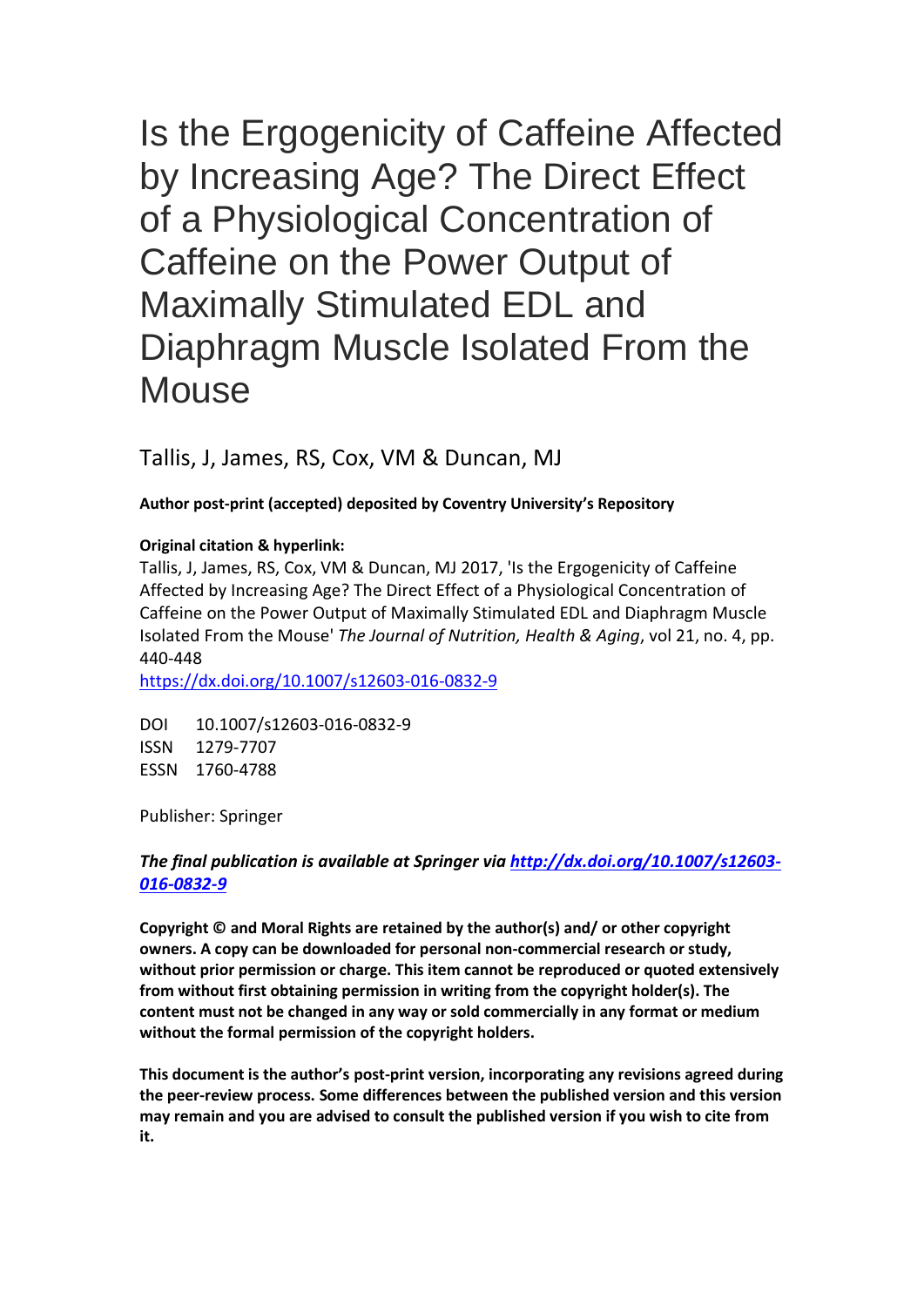| $\mathbf 1$    | Is the Ergogenicity of Caffeine Affected by Increasing Age? The Direct Effect of a Physiological |
|----------------|--------------------------------------------------------------------------------------------------|
| $\overline{2}$ | Concentration of Caffeine on the Power Output of Maximally Stimulated EDL and Diaphragm          |
| 3              | <b>Muscle Isolated From the Mouse</b>                                                            |
| 4              | Jason Tallis (X), Rob. S. James, Val. M. Cox and Michael J. Duncan                               |
| 5              | Research Centre for Applied Biological and Exercise Sciences, James Starley Building, Coventry   |
| 6              | University, Priory Street, Coventry CV1 5FB, UK                                                  |
| $\overline{7}$ | Email: tallisj2@uni.coventry.ac.uk                                                               |
| 8              |                                                                                                  |
| 9              |                                                                                                  |
| 10             |                                                                                                  |
| 11             |                                                                                                  |
| 12             |                                                                                                  |
| 13             |                                                                                                  |
| 14             |                                                                                                  |
| 15             |                                                                                                  |
| 16             |                                                                                                  |
| 17             |                                                                                                  |
| 18             |                                                                                                  |
| 19             |                                                                                                  |
| 20             |                                                                                                  |
| 21             |                                                                                                  |
| 22             |                                                                                                  |
| 23             |                                                                                                  |
| 24             |                                                                                                  |
| 25             |                                                                                                  |
| 26             |                                                                                                  |
| 27             |                                                                                                  |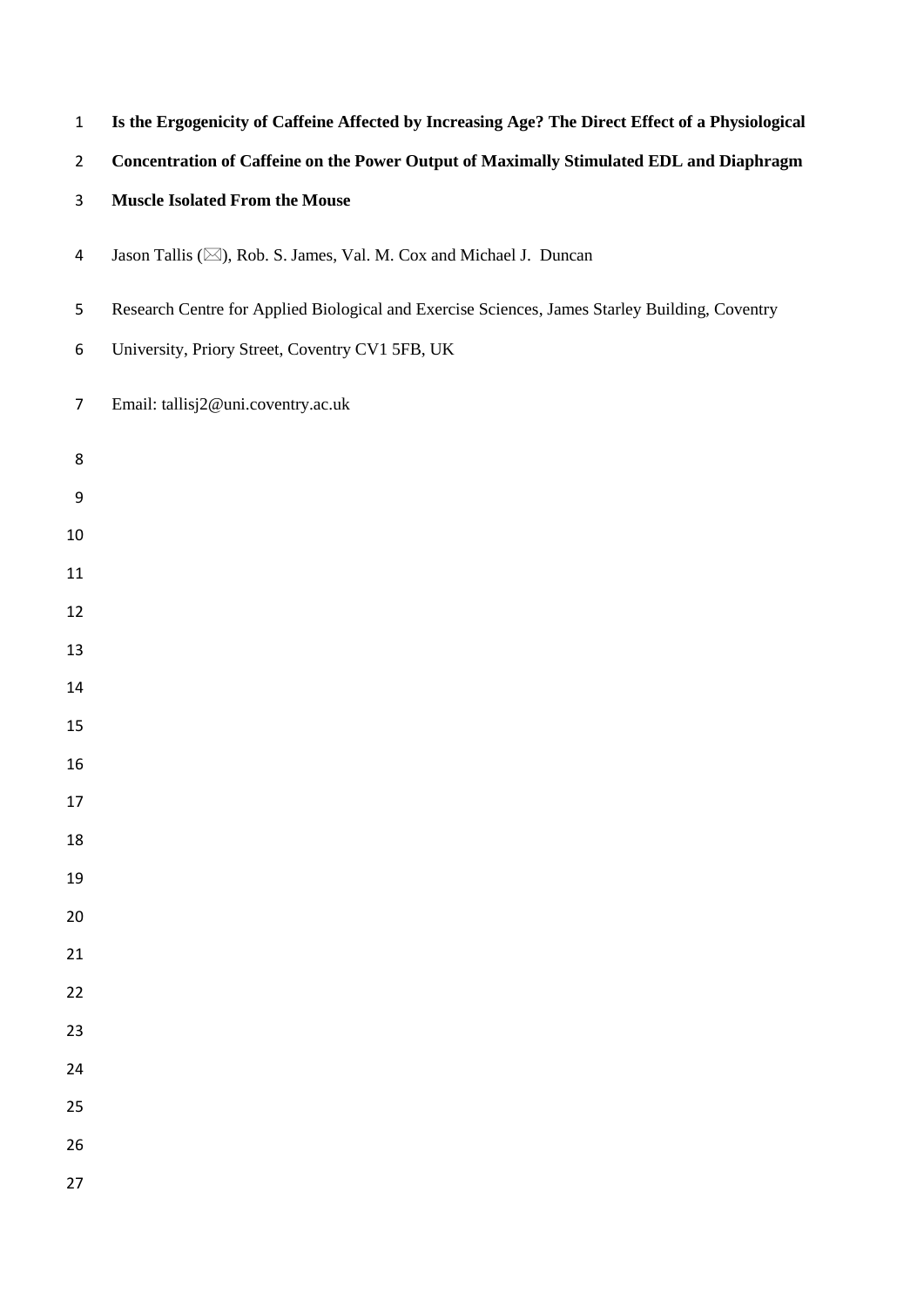#### **Abstract**

 *Introduction:* Caffeine is a well-established performance enhancing nutritional supplement in a young healthy population, however far less is known about how its ergogenicity is affected by increasing age. A recent review has highlighted the value of studies examining the direct effect of caffeine on isolated skeletal muscle contractility, but the present work is the first to assess the direct effect of 70µM caffeine (physiological maximum) on the maximal power output of isolated mammalian muscle from an age range representing developmental to early ageing. *Method:* Female CD1 mice were aged to 3, 10, 30 and 50 weeks (n = 20 in each case) and either whole EDL or a section of the diaphragm was isolated and maximal power output determined using the work loop technique. Once 37 contractile performance was maximised, each muscle preparation was treated with 70 $\mu$ M caffeine and its contractile performance was measured for a further 60 minutes. *Results:* In both mouse EDL and diaphragm 70µM caffeine treatment resulted in a significant increase in maximal muscle power output that was greatest at 10 or 30 weeks (up to 5% & 6% improvement respectively). This potentiation of maximal muscle power output was significantly lower at the early ageing time point, 50 weeks (up to 3% & 2% improvement respectively), and in mice in the developmental stage, at 3 weeks of age (up to 1% & 2% improvement respectively). *Conclusion:* Uniquely, the present findings indicate a reduced age specific sensitivity to the performance enhancing effect of caffeine in developmental and aged mice which is likely to be attributed to age related muscle growth and degradation, respectively. Importantly, the findings indicate that caffeine may still provide a substantial ergogenic aid in older populations which could prove important for improving functional capacity in tasks of daily living.

**Key Words**: Dynapenia, Ergogenic Aid, Force, Sarcopenia, Skeletal Muscle, Work Loop

- 
-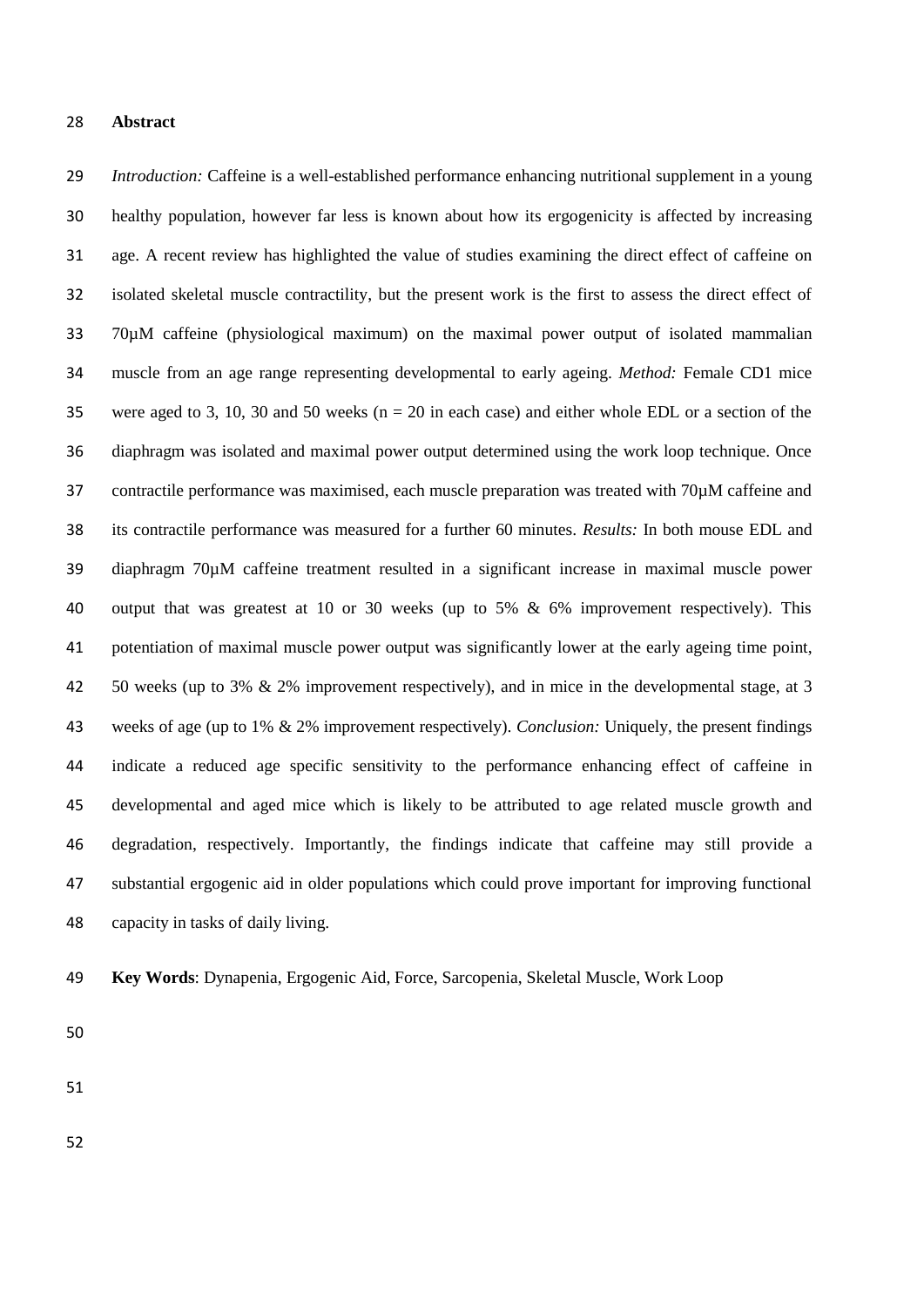#### **Introduction**

 The ergogenic benefit of caffeine to promote performance enhancing effects has been extensively studied and it is well recognised that caffeine induces increases in endurance, strength and power performance in young healthy participants [see reviews 6, 16, 23]. Given that large amounts of caffeine are consumed by a broad age range of people in western societies, there is surprisingly little evidence examining how the ergogenicity of this drug is affected by age. However, with an increasingly aged population whose decline in skeletal muscle function affects performance in everyday tasks [60], research is warranted to examine the age specific sensitivity of skeletal muscle to the direct performance enhancing effects of caffeine.

 Norager et al. [41] was one of the first studies to examine the effect of acute caffeine supplementation on exercise performance in an elderly population. The study reported a significant increase in cycling endurance (25%), arm flexion endurance (54%) and associated reduction in RPE in men and women aged over 70 following 6mg/kg caffeine consumption. No significant differences were found in muscle strength, walking speed, or reaction time. Interestingly, Norager et al, [41] reported that the increase in arm flexion endurance was markedly higher than that seen in an earlier study on younger individuals. This suggests that caffeine may prove to be more ergogenic in an older adult population. In support of this notion, Swift and Tiplady [52] further concluded that the elderly may be more sensitive to the effects of caffeine at the psychomotor level with this population showing greater improvements in attention and choice reaction time compared to younger participants. Duncan et al, [20] demonstrated that low dose (3mg/kg) caffeine improved six minute walk distance, 8 foot up and go time, number of arm curl reps completed in 30 seconds and manual dexterity in participants aged 66 years. Subsequently Duncan et al, [20] concluded that caffeine could be used as an effective nutritional supplement for improving functional performance in the elderly. In agreement, Momsen et al, [39] demonstrated a significant increase in maximal walking distance (20%) and maximal isometric knee extension strength (9.8%) following 6 mg/kg caffeine supplementation in 68 year old patients with moderate intermittent claudication. Conversely, evidence suggests that a caffeine induced increase in muscular strength of elderly participants is not always reported [54]. This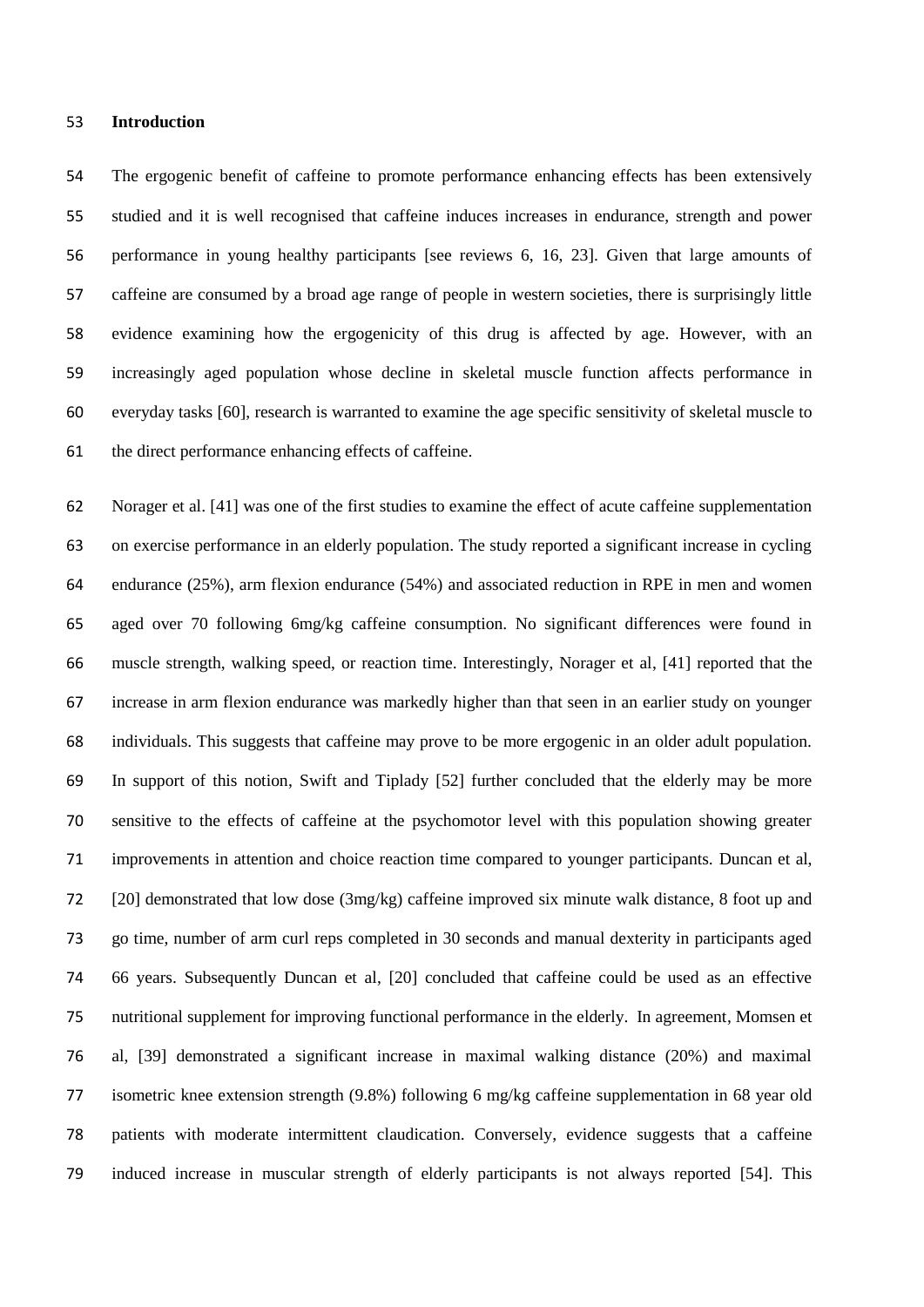relatively small quantity of research and the ambiguity in findings warrant further more controlled research examining the relationship between the performance enhancing effects of caffeine and increasing age.

 A recent review by Tallis et al, [53] has highlighted the value of isolated mammalian muscle studies for examining the direct performance enhancing effect of caffeine. As the mechanism of enhanced performance has in part been attributed to the direct action of caffeine to promote an increase in muscle function [37], such in vitro studies allow the direct assessment of caffeine on skeletal muscle without interference from other central and physiological processes. More importantly digestion and distribution, habituation, withdrawal effects, side effects of high dose caffeine consumption and motivation to complete repeated maximal exercise, that are factors difficult to control in human studies, are not prevalent in isolated muscle work. Such aspects have been suggested to result in an individual caffeine response subsequently resulting in a number of equivocal findings in the human literature [53]. The same limitations affect the relatively small amount of literature examining the effect of caffeine on performance in older human participants and subsequently warrant the use of isolated muscle studies to get a clearer indication of the effectiveness of this drug in such populations.

 Previous work, using isolated muscles from young healthy rodents, has demonstrated that high (mM), and more recently, physiologically relevant (50-70µM) concentrations of caffeine can cause a significant fibre type specific improvement in the maximal force and power producing properties of skeletal muscle [3, 28, 29, 55, 56]. Mechanistically this has been attributed to the action of caffeine as an adenosine receptor antagonist acting specifically at the A1 receptors on the skeletal muscle membrane and/or its ability to bind to ryanodine receptors (RYR) of the sarcoplasmic reticulum (SR) [14, 21, 46]. The net effect is an improvement in excitation contraction coupling promoting greater 102 SR Ca<sup>2+</sup> release, and as a consequence, a more forceful contraction [23, 33, 55]. An increase in age is associated with a reduction in the efficacy of the excitation contraction coupling process and altered  $Ca^{2+}$  handling properties as a mechanism for the age related loss of muscle function [17, 40]. These age related changes in E-C coupling may significantly reduce the skeletal muscle response to caffeine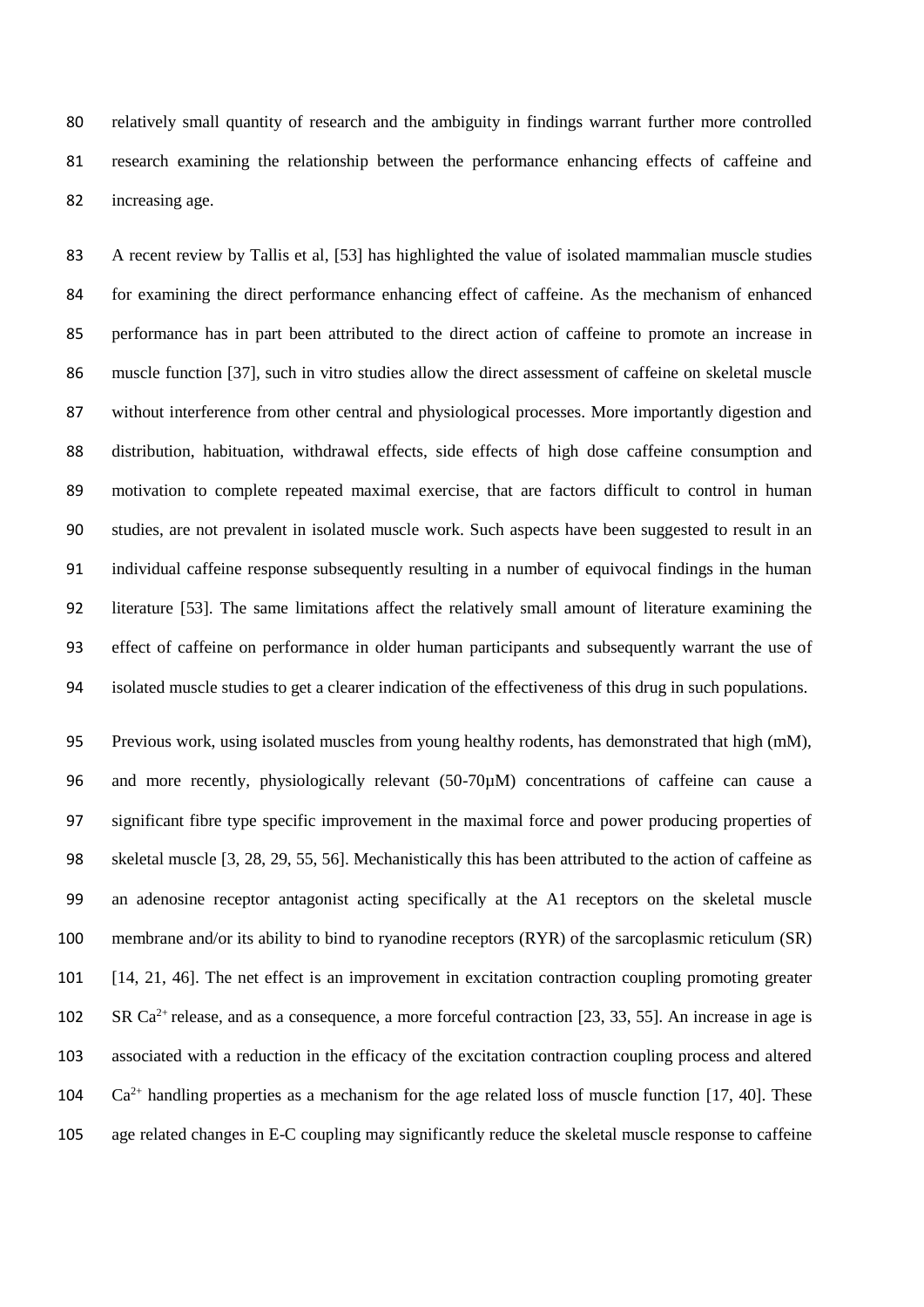treatment and mechanistically would appear to contradict the increased caffeine sensitivity proposed by Norager et al, [41].

 The present study builds on our previous body of work (reviewed in [53]) and is the first to assess the direct effects of a physiologically relevant concentration of caffeine (70µM, maximal for human consumption; [21]) on mammalian skeletal muscle performance in a large age range of individuals. Specifically our aim was to measure the maximal power output of isolated mouse EDL (predominantly fast-twitch) and diaphragm (mixed muscle fibre type) skeletal muscles over an age range from 'developmental' (3 weeks old) to 'early aged' (50 weeks old). Previous evidence has demonstrated that 50 week old CD1 mice show a substantial age related decline in skeletal muscle mechanical performance [57] and were subsequently deemed appropriate for use in the context of this study. Moreover, the present work is the first (*in vivo or in vitro*) study to examine the ergogenic effect of caffeine over a broad range of ages, rather than just examining older adults or younger adults as in previous human work [6, 20, 23, 41, 56]. By using the work loop technique to examine different muscles, the present study will be able to establish fibre type specific effects of caffeine on the mechanical properties of muscle in relation to age using a method that better simulates real life muscle function than more commonly used in vitro tests [27, 30, 31, 32]. In addition, the ergogenic effect of caffeine on exercise performance has not been studied in children and adolescents despite the high consumption of caffeinated products in this population [5]. The present study will offer an important insight into the direct effects of caffeine in juvenile and elderly populations.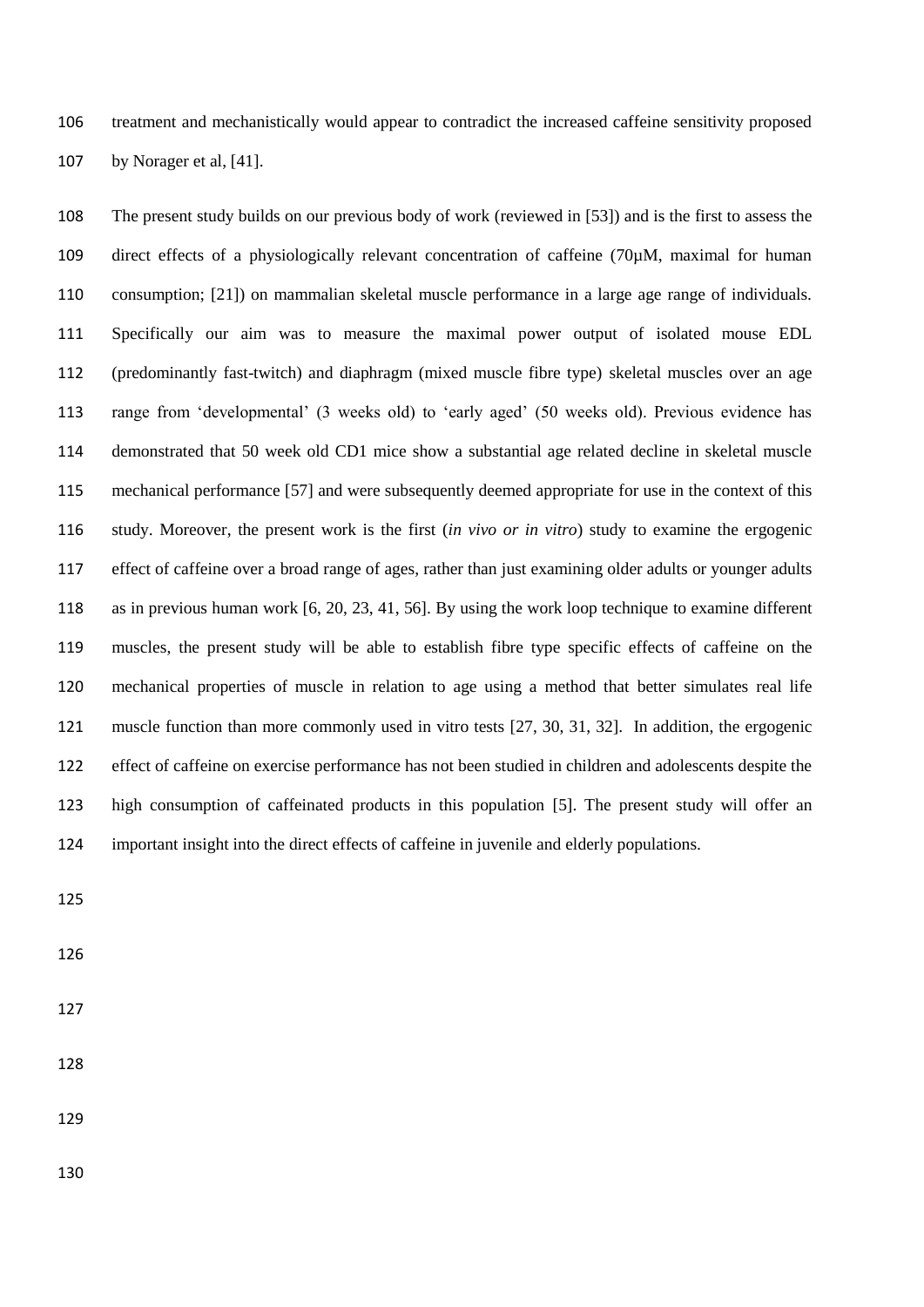#### **Methods**

#### *Animals*

 Female white mice (strain CD1 mice, Charles River, UK) were bred and kept in house at Coventry University. This study was approved by the Coventry University ethics committee. The assessment of 135 the age related direct effect of caffeine was conducted on mice aged 3, 10, 30 and 50 weeks old (n=20) in each case). From birth animals were kept in groups of 8 without access to running wheels. The rationale for the use of animals at these age groups to examine the ageing effect on mechanical performance of skeletal muscle is given in our previous work [57] but can be summarised as follows for both EDL and diaphragm: At 3 weeks of age mice are weaned and muscle performance is low, at 10 weeks muscle performance peaks, at 30 weeks the onset of ageing begins and by 50 weeks there is a substantial age related reduction in the maximal force and power generating capacity of various skeletal muscles.

#### *Dissection*

144 Mice were weighed to the nearest 0.1g on an electronic balance (body mass (g): 3 weeks = 15.8  $\pm$ 145 1.2; 10 weeks =  $31.9 \pm 0.8$ ; 30 weeks =  $41.6 \pm 0.8$ ; 50 weeks  $58.2 \pm 5.4$ ; mean  $\pm$  SE, n=20 in each age group)**.** Mice were then killed by cervical dislocation in accordance with the British Home Office Animals (Scientific Procedures) Act 1986, Schedule 1. Either a ventral section of the costal 148 diaphragm or an EDL muscle was dissected from each mouse in cooled  $(4-6^{\circ}C)$  oxygenated (95% O<sub>2</sub>; 149 5% CO<sub>2</sub>) Krebs-Henseleit solution of composition (mM) NaCl 118; KCl 4.75; MgSO<sub>4</sub> 1.18; NaHCO<sub>3</sub> 150 24.8; KH<sub>2</sub>PO<sub>4</sub> 1.18; glucose 10; CaCl<sub>2</sub> 2.54; pH 7.55 at room temperature prior to oxygenation. As a method to prevent tendon slippage during muscle force production, aluminium foil T-clips were wrapped around each tendon of the EDL. The central section of the left hand half of the diaphragm muscle was prepared in a similar fashion, however at one end the two ribs that anchored the muscle were left intact.

#### *Experimental Set-Up*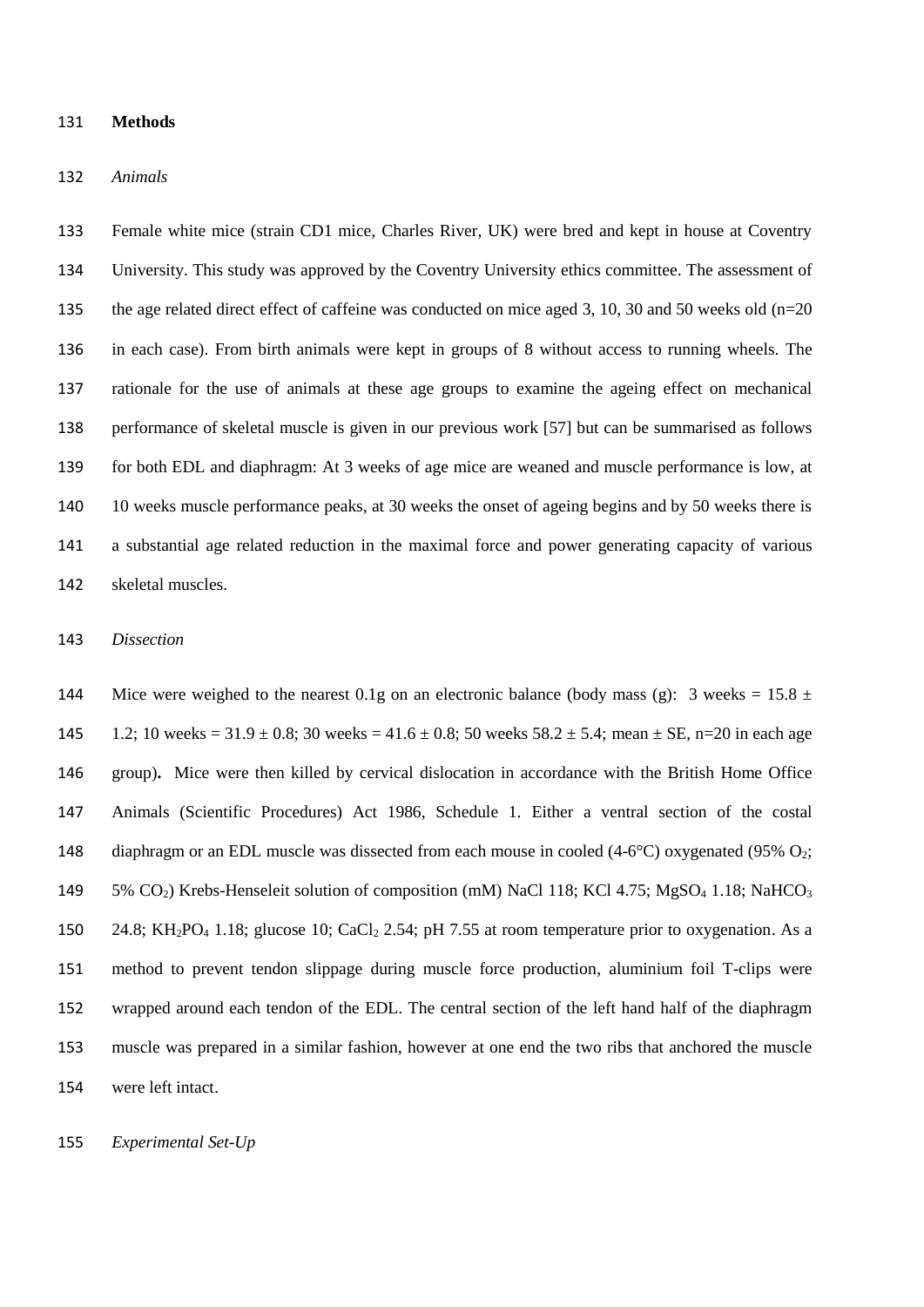Using either the aluminium foil T-clips or bone, each muscle preparation was connected via crocodile clips to a force transducer at one end (UF1, Pioden Controls Ltd, Kent, UK) and a motor at the opposing end (V201, Ling Dynamic Systems, Hertfordshire, UK). Position of the motor arm was detected via a Linear Variable Displacement Transformer (DFG5.0, Solartron Metrology, Sussex, UK). The muscle was maintained in circulated oxygenated Krebs-Henseleit solution at a constant 161 temperature of  $37^{\circ}$ C. The muscle was electrically stimulated to produce force via parallel platinum electrodes inside the muscle chamber. These electrodes were not directly in contact with the muscle or the nerve branch but caused activation by stimulating the surrounding fluid. Muscle stimulation and length change parameters were controlled using custom written software (Testpoint, CEC, Massachusetts, USA) via a D/A board (KPCI3108, Keithley Instruments, Ohio, USA) on a desktop PC. Each muscle preparation went through a series of isometric muscle tests followed by assessments of work loop power.

#### *Isometric Testing*

 Initially twitch force was assessed by electrically stimulating the muscle whilst held at a constant length. The muscle length and stimulation amplitude (14-18V for EDL; 10-16V for diaphragm) were optimised to produce maximal twitch force. The muscle length that corresponded with maximal twitch force was measured using an eyepiece graticule and defined as L0. Similarly to James *et al*  173 [27], mean muscle fibre length was calculated as  $75\%$  of  $L_0$  for EDL muscle. As no such estimate of 174 fibre length exists for diaphragm the direct measurement taken was used as  $L_0$  [57]. Each muscle was then subjected to a 250ms burst of electrical stimulation in order to produce a tetanus response. Stimulation frequency was optimised in order to produce maximal tetanus force (usually 200Hz for EDL and 140Hz for diaphragm; this was not affected by age). A 5 minute rest period was imposed between each tetanus in order to allow the muscle sufficient recovery between stimulations.

#### *The Work Loop Technique*

 The work loop technique was employed as a method of providing a closer representation of *in vivo* skeletal muscle performance [31]. Similarly to *in vivo* muscle function, this method considers that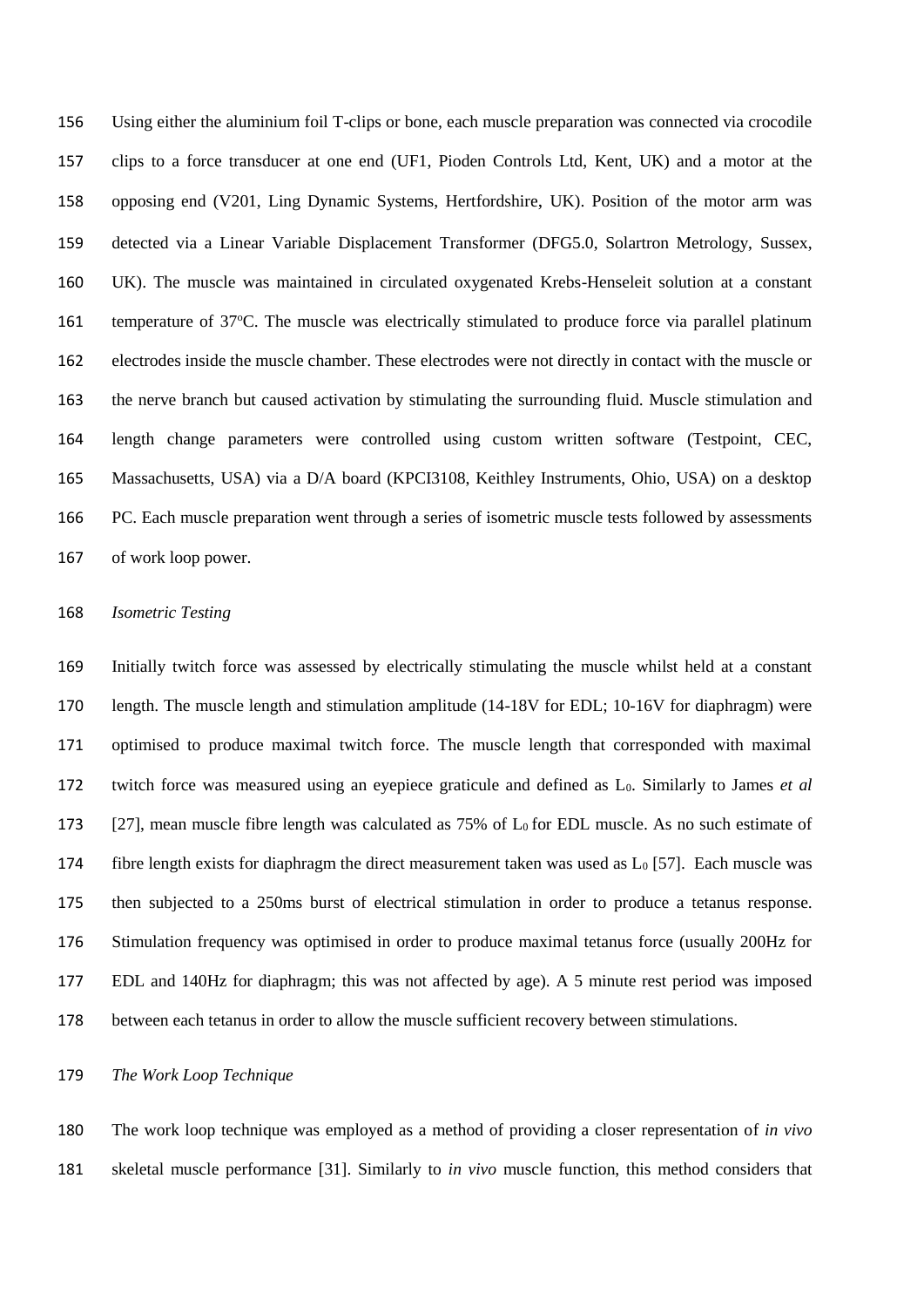muscle cannot shorten indefinitely and must go through a period of re-lengthening before subsequent contraction. The work loop technique employs cyclical length changes using waveforms and stimulation parameters that more closely approximate those used *in vivo* to assess the ability of the muscle to produce dynamic power [28, 30, 31, 32].

 Essentially the approach used for EDL and diaphragm was the same as that used in our previous study 187 on ageing [57]. The muscle was held at the previously determined  $L_0$  and the stimulation amplitude and stimulation frequency parameters that yielded maximal tetanic force were employed. Each muscle was subjected to four sinusoidal length change cycles per set at a total symmetrical strain of 0.10, as this strain has been used previously to elicit maximal power output in these muscles [27, 55, 57]. As 191 such, the muscle lengthened by 5% from  $L_0$  followed by a shortening to 5% shorter than  $L_0$  before returning back to L0. A cycle frequency of 10Hz and 7Hz was used for EDL and diaphragm muscle respectively. 10Hz represents the cycle frequency that has previously been shown to elicit maximal power output in EDL [27]. 7Hz represents the cycle frequency that elicited maximal power output in diaphragm in preliminary work by the authors and is similar to previous findings [4]. The magnitude and frequency of length changes and electrical stimulation were controlled via the Testpoint software. Data were sampled at a rate of 10 kHz and then a work loop was formed, by plotting force against length, the area of which represents the net work done by the muscle during a single length change cycle [31]. Stimulus burst duration (stimulation primarily through shortening) was altered until 200 maximal net power output was achieved.

 Usually a 49 ms burst duration was used for EDL which is in keeping with that previously used at 10Hz cycle frequency [27, 57]. The burst duration commonly used to elicit maximum power output in diaphragm muscle was 55 ms, similar to our previous work [57]. On occasions the burst duration had to be increased or decreased to adjust the number of stimuli given. This was determined by examining the work loop power output and by interpretation of the work loop shapes. e.g. if the muscle is too active during re-lengthening it will significantly distort the shape of the loop and reduce muscle power output by increasing the resistance of the muscle to stretch. A stimulation phase shift of -2 ms and -5 ms were used for EDL and diaphragm respectively, as they corresponded with maximal power output,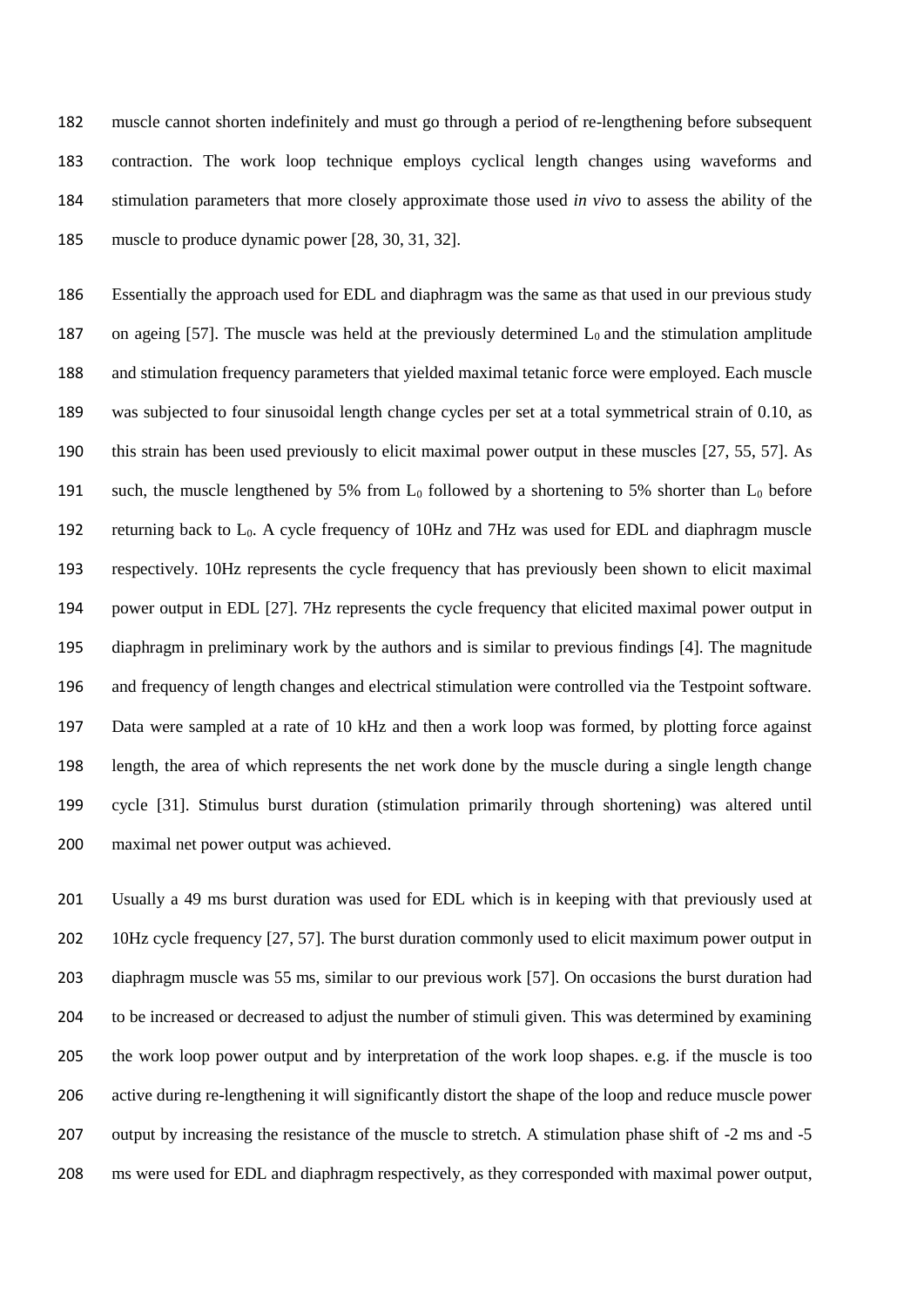in agreement with our previous work [57]. So for EDL this stimulation phase shift value dictates that stimulation of the muscle starts 2 ms prior to the muscle reaching maximal length.

### *The Effect of 70µM Caffeine Treatment*

 Each muscle was subjected to a set of 4 work loop cycles every ten minutes over a 130 minute duration [28, 55, 57]. Three measurements of the muscles maximal power output were made in standard Krebs-Henseleit solution and this formed the initial control baseline measurement. Following this the circulating fluid was changed to Krebs containing 70µM caffeine and a further 6 measurements of maximal power output were made. The assessment concluded with a washout period where the circulating fluid was replaced with standard Krebs and a further 4 measurements of maximal power were taken, the latter three of which were used to represent the washout control.

#### *Muscle Mass Measurements and Dimension Calculations*

220 At the end of the experiment the muscle was removed from the clips and the tendons were removed leaving the whole muscle intact. The muscle was then blotted on absorbent paper to remove excess fluid. The muscle was then placed on an electronic balance (Mettler Toledo B204-S, Zurich, Switzerland) to determine the wet muscle mass to the nearest 0.0001g. Mean muscle cross-sectional area was calculated from mean fibre length (muscle length in the case of diaphragm), muscle mass 225 and an assumed muscle density of  $1060 \text{ kg m}^{-3}$  [38]. Isometric stress was calculated as maximal tetanic force divided by mean muscle cross-sectional area. Muscle power output was normalised to 227 muscle mass to express power as  $W \cdot kg^{-1}$ .

### *Statistical Analysis of the Data*

 In control conditions muscle power output will decrease over time due to the gradual development of an anoxic core [8]. Over the 130 minute duration of the protocol used in the present study, muscle 231 power output had decreased to 92.5±0.61% of initial power output. In order to avoid the given 232 deterioration in muscle power output masking the effects of the caffeine treatment, a  $1<sup>st</sup>$  order regression equation was calculated using the pre-treatment control data and post treatment washout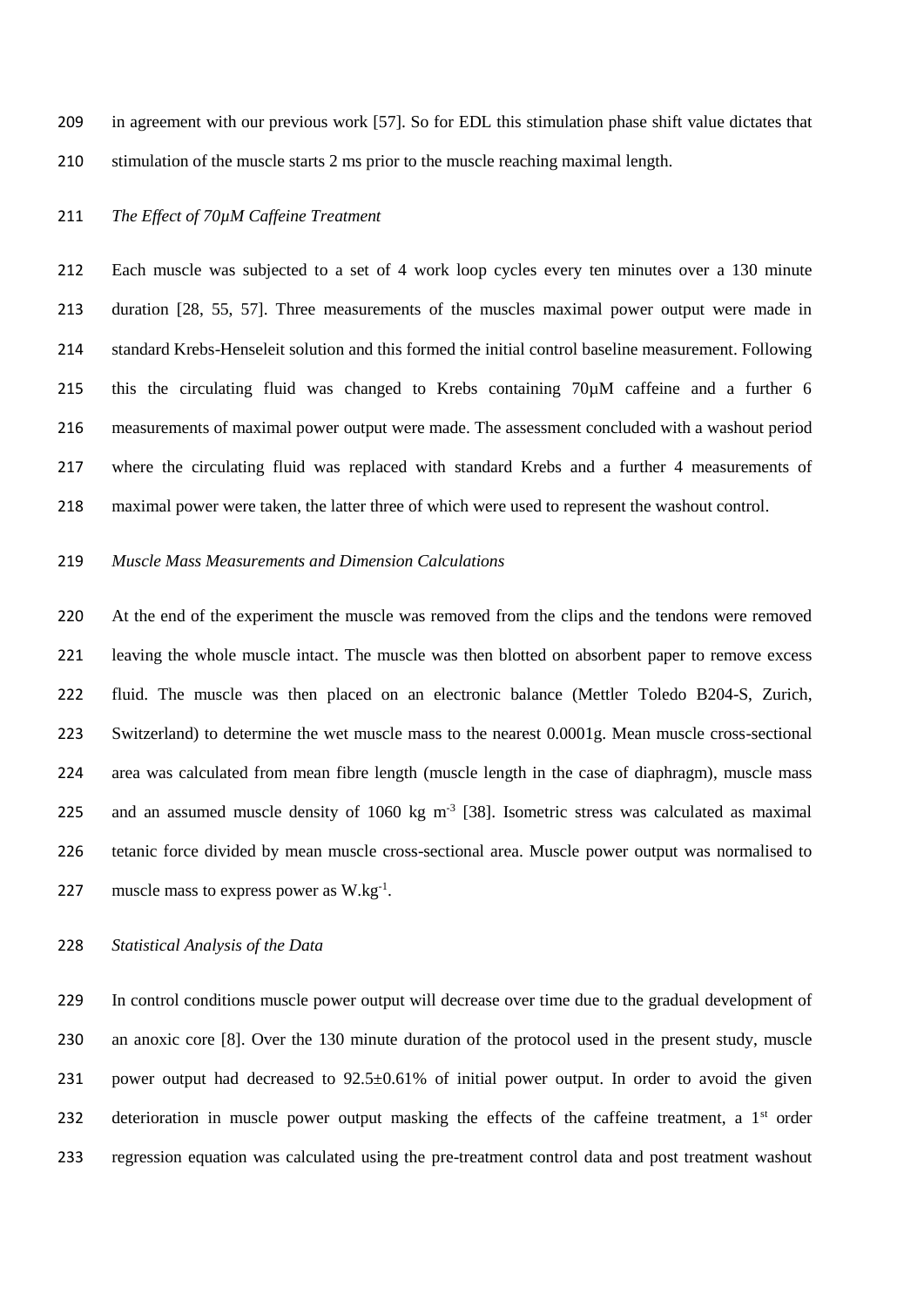control data to identify the linear relationship between muscle power output and time. This regression equation was then used to determine theoretical control muscle power output for each time point during caffeine treatment [28, 55].

 Initially for each treatment group, pre-treatment controls were compared directly against post treatment washout controls using a paired t-test. There was no significant difference between these measurements (Paired T-test p>0.7 in each individual case) therefore these results were pooled to form controls. Thereafter, it was assumed that any subsequent change in muscle power output was solely the effect of the given caffeine treatment. Consequently controls were compared directly against caffeine treatment using a further paired T-test for each treatment group. To establish whether a difference in the effect of caffeine occurred between ages a single factor ANOVA was conducted on the caffeine treatment data, after normalisation as a percentage of the theoretical control, for each of EDL and diaphragm muscle respectively. When the ANOVA indicated a significant difference between age groups, Tukey post hoc tests were used to identify where these differences occurred. An independent samples t-test was conducted to compare the caffeine treatment results for EDL and diaphragm of the same age group in order to identify whether the ergogenic benefit was greater in a particular muscle at each age.

 As the caffeine response was not uniform within each treatment group and EDL muscle mass was 251 significantly affected by age (ANOVA  $p<0.001$ ), we considered it valuable to determine if the caffeine effect was affected by muscle mass. This relationship was determined by using Pearson's two tailed correlation analysis for these data for each treatment group.

- Results were interpreted as significant when *p* < 0.05. Values are displayed as mean ± standard error.
- 

- 
- 
-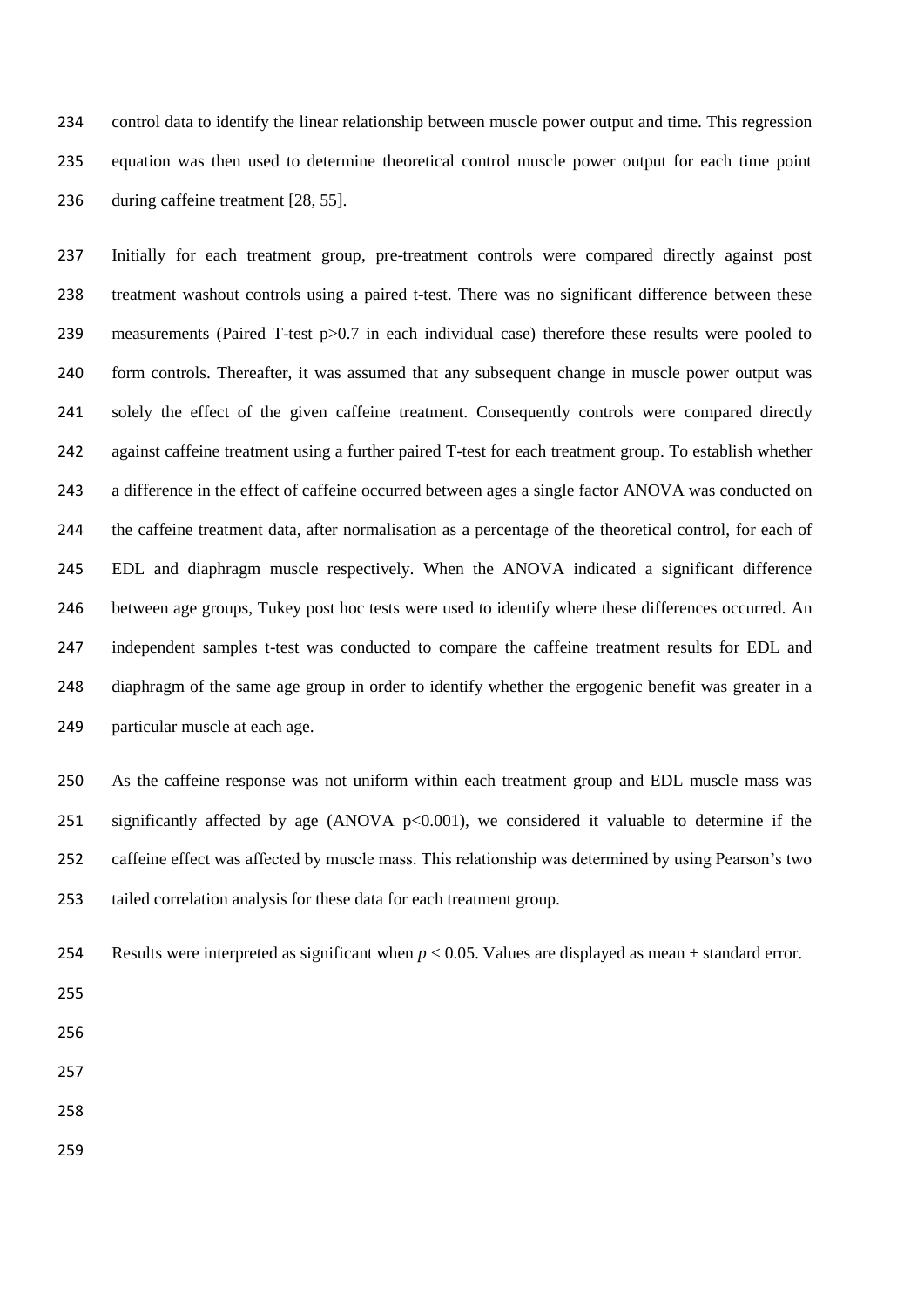#### **Results**

*The Effect of 70µM Caffeine Treatment on the Maximal Power Output of Mouse EDL*

 Treatment of mouse EDL with 70µM caffeine resulted in a significant increase in power output by up to 1%, 4%, 5% and 3% for 3, 10, 30 and 50 week old mice respectively (Fig 1; paired t-test p<0.001 between control and caffeine power output in all cases). There was a significant effect of age on the 265 caffeine induced improvement in power output (ANOVA p<0.001). The caffeine induced increase in muscle PO was the highest at 30 weeks and was significantly greater than the response at 3 and 50 267 weeks (Fig 1; Tukey p<0.001 in both cases) and had a tendency to be greater than that at 10 weeks (Fig 1; Tukey p=0.079). The ergogenic benefit at 3 weeks was significantly lower than at all other ages (Fig 1; Tukey p<0.005 in all cases). The increase in muscle PO at 10 weeks did not prove to be 270 significantly different to that at 50 weeks (Fig 1; Tukey  $p=0.733$ ).

### *The Effect of 70µM Caffeine Treatment on the Maximal Power Output of Mouse Diaphragm*

272 Treatment of mouse diaphragm with 70 $\mu$ M caffeine resulted in a significant increase in power output by up to 2%, 6%, 4%, and 2% for 3, 10, 30 and 50 week old mice respectively (Fig 2; paired t-test p<0.001 in all cases). There was a significant effect of age on the caffeine induced improvement in 275 power output (ANOVA  $p<0.005$ ). The caffeine induced increase in power output at 10 weeks was the highest and was significantly greater than at 3, 30 and 50 weeks (Fig 2; Tukey p<0.004 in all cases). Power output was also significantly higher at 30 weeks compared to 3 weeks and 50 weeks (Fig 2; Tukey p<0.02 in both cases). There was no significant difference in power output between 3 weeks 279 and 50 weeks (Fig 2; Tukey p=0.864).

280 The ergogenic benefit of 70 $\mu$ M caffeine treatment was significantly greater in EDL muscle compared to diaphragm at 30 and 50 weeks (Fig 3; two-sample t-test p<0.005 in both cases). The caffeine induced potentiation of diaphragm power output had a tendency to be greater than EDL at 10 weeks (two-sample t-test p=0.054). The caffeine induced increase in maximal muscle power output at 3 284 weeks was not significantly different between muscles (independent samples t-test  $p=0.54$ ).

*The Effect of 70µM Caffeine Treatment in Relation to Muscle Mass*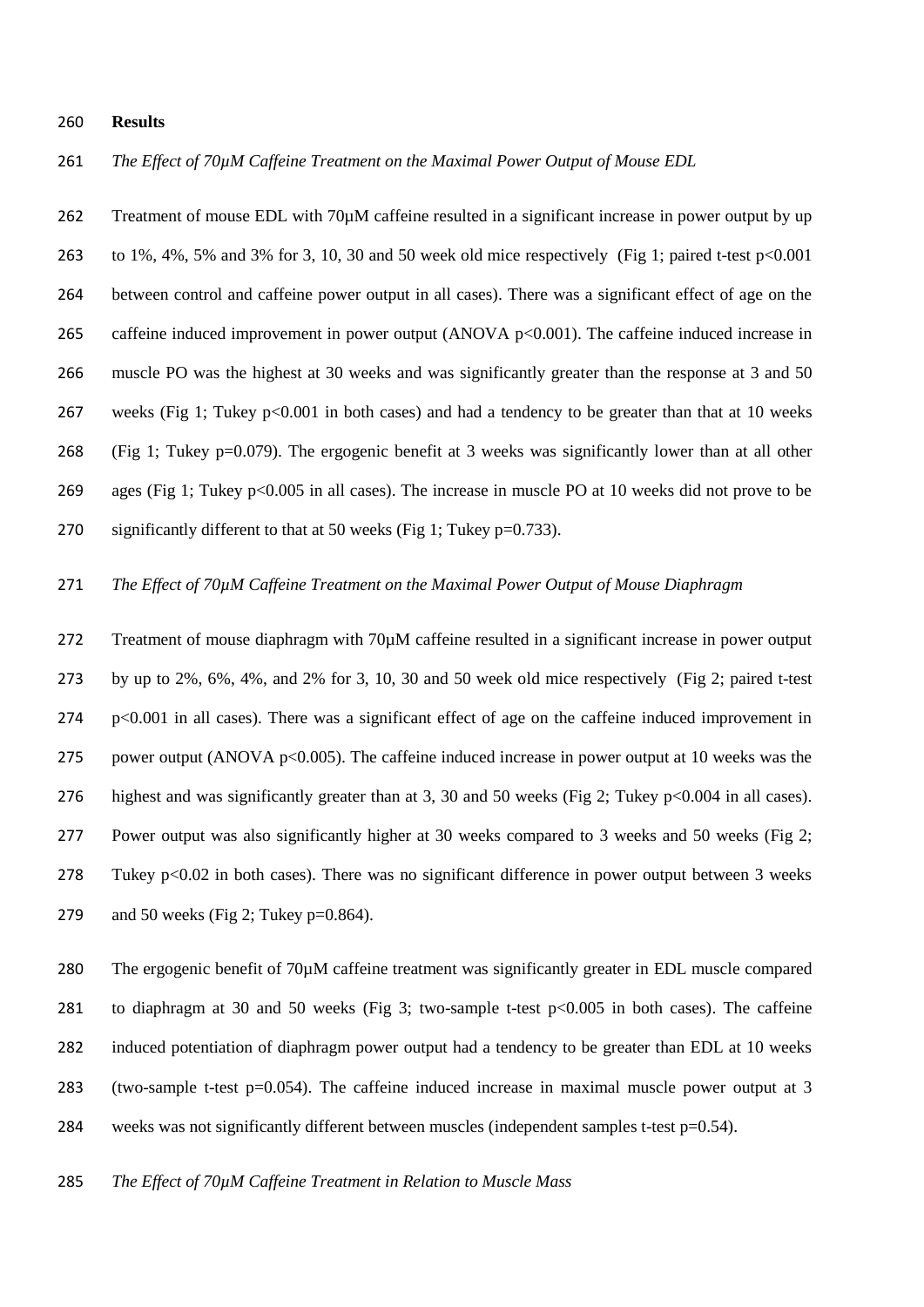286 EDL muscle mass was significantly affected by age (ANOVA p<0.001). Muscle mass at 3 weeks 287 (0.00672  $\pm$  0.00171g), was significantly lower than that at 10 (0.01244  $\pm$  0.00038g), 30 (0.01422  $\pm$ 288 0.00023g), and 50 (0.00245  $\pm$  0.00078g) weeks (Tukey p<0.001 in all cases). Muscle mass at 30 and 50 weeks was significantly greater than that at 10 weeks (Tukey p<0.001). Similar comparisons for diaphragm cannot be made due to usage of only part of the diaphragm. There was no significant relationship between whole EDL muscle mass, or the mass of the diaphragm strip, used in the assessment of muscle mechanics and the performance enhancing benefit of caffeine for any of the experimental groups (Table 1; p>0.07 in all cases). Therefore, as all of our power output values are expressed relative to control muscle power output the variation in muscle mass between preparations should not need to be further accounted for in our analysis.

- 
- 
- 
- 
- 
- 
- 
- 
- 
- 
- 
- 
- 
-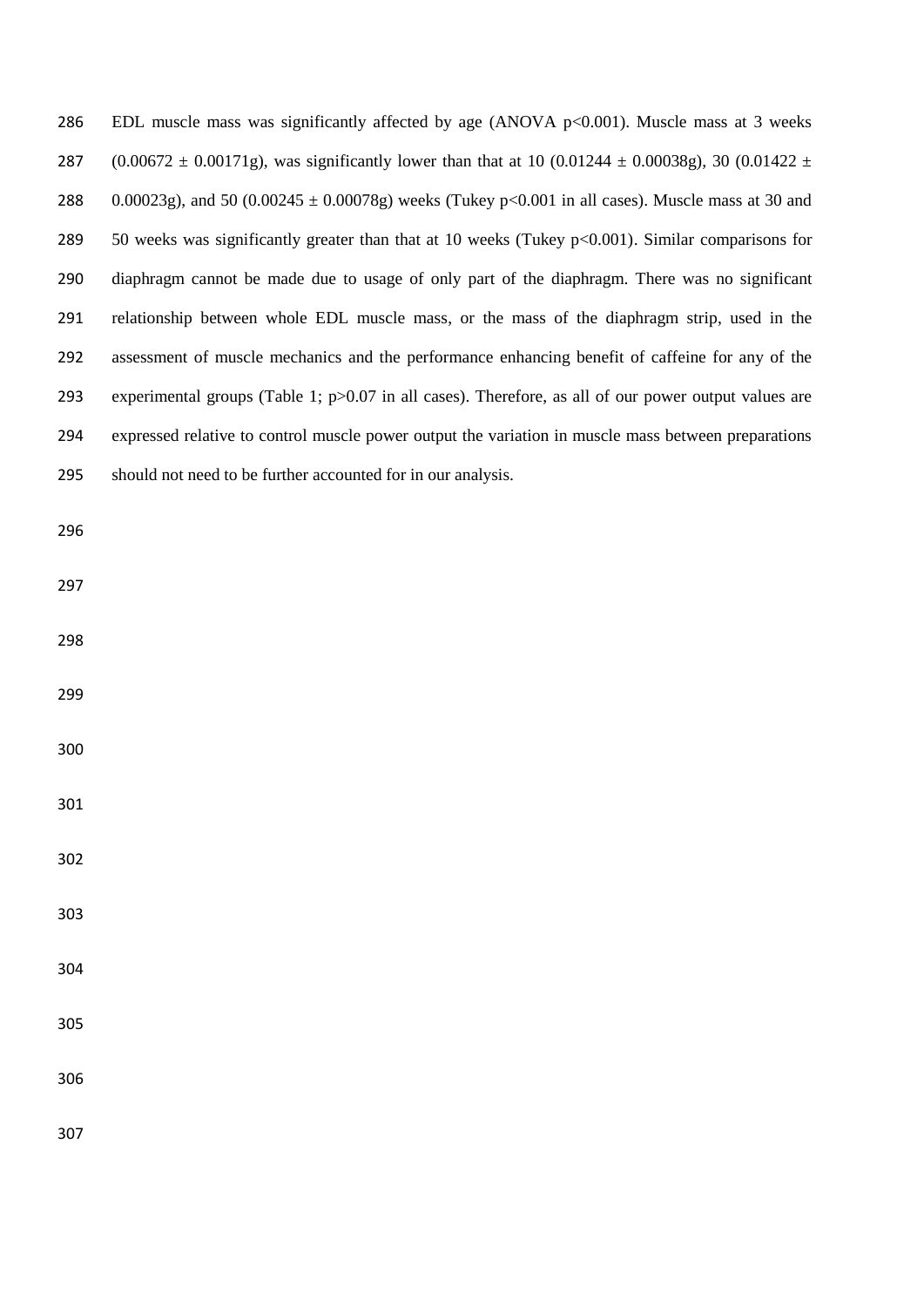#### **Discussion**

### *The Direct Effect of 70µM Caffeine on Aged Skeletal Muscle*

 The present findings are the first to demonstrate that 70µM caffeine can directly potentiate skeletal muscle power output across a broad range of ages and subsequently adds further evidence to the small body of human research that suggests that caffeine could be used as an effective performance enhancing nutritional supplement in older adult populations [20, 39]. The present work is the first to assess how the sensitivity of the caffeine effect on exercise changes with age. The results demonstrate that the magnitude of the performance enhancing effect is influenced by age and muscle fibre type composition. The caffeine induced potentiation of both EDL and diaphragm muscle power output was significantly reduced in the oldest and youngest age groups compared to the younger adult groups.

 The caffeine induced increase in EDL muscle power output at 10 weeks of age (up to 4%) is consistent with the 3% reported by James et al, [28] and Tallis et al, [55] using similar experimental methods. However, caffeine treatment caused the greatest increase in muscle power output at 30 weeks of age. This is particularly interesting given that the onset of the early age related decline in contractile performance has been demonstrate to occur at 30 weeks of age in this strain of mice (see [57] for a full report of the effect of increasing age on mechanical performance of skeletal muscle used in this study). The present work is the first to assess the direct effect of 70µM caffeine on diaphragm muscle and the 6% increase in muscle power is comparable to that previously reported for mouse soleus [55]. In mice both soleus and diaphragm have previously been shown to be composed of more aerobic fibres than EDL [1, 7]. Unlike in EDL, an increase in age beyond that associated with peak mechanical performance of diaphragm [57] caused a significant reduction in the magnitude of the caffeine effect.

 This age related reduction in skeletal muscle caffeine sensitivity occurs independently of changes in muscle mass (Table 1). One may speculate that the same absolute dose of caffeine may provide less of a benefit to larger muscles (as in the older age groups) due to a smaller concentration per area of tissue, but this did not prove to be the case. Therefore, it seems likely that skeletal muscle ageing may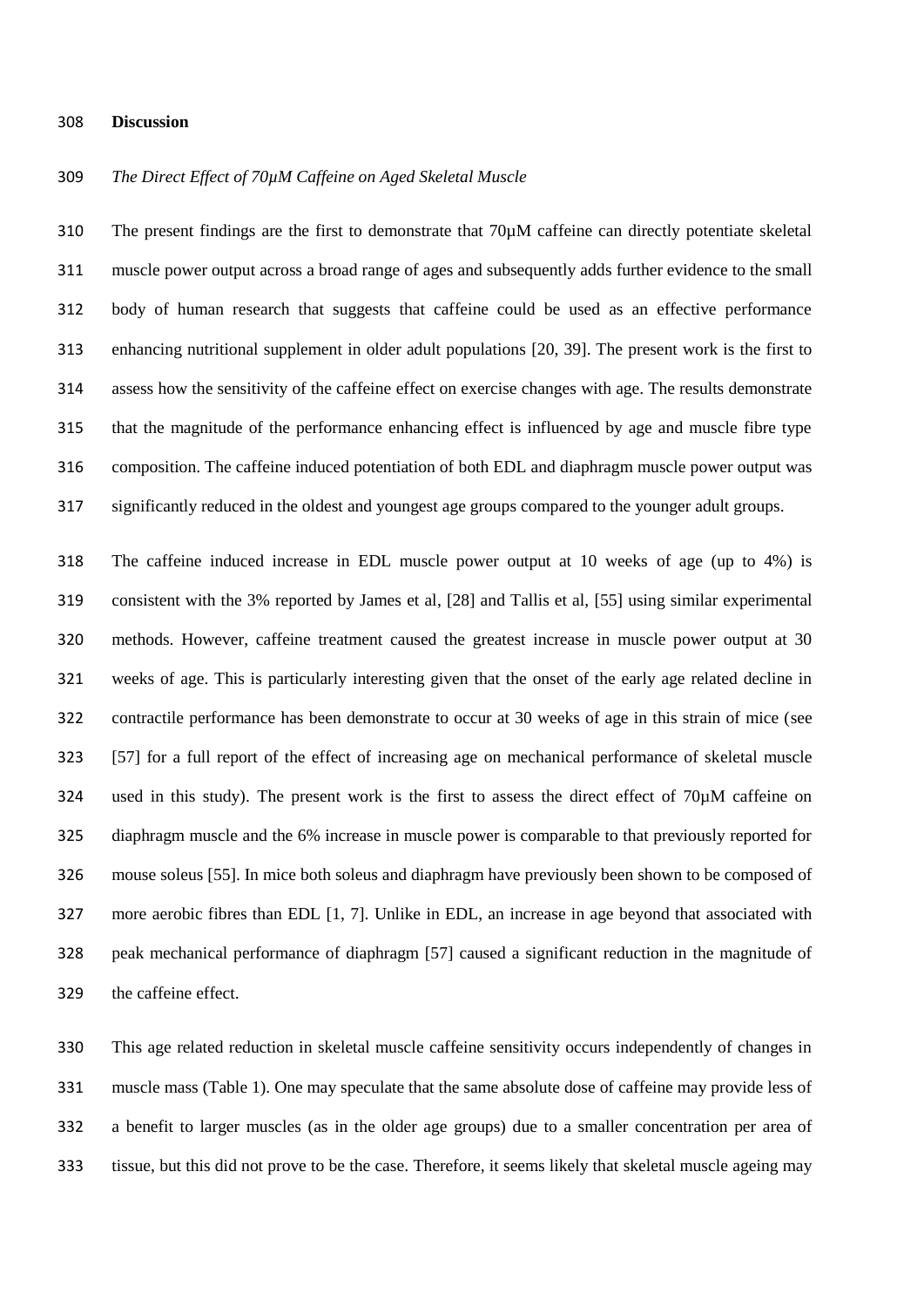be accountable for this observed loss in the ergogenic effect in the oldest mice used in the present study.

 The rate of muscle activation and force production is primarily determined by effectiveness of 337 excitation contraction coupling and the intramuscular  $Ca^{2+}$  transient time [9]. The demonstrated caffeine induced increase in maximal power output is likely to occur due to the effects of caffeine as a modifier of excitation-contraction coupling [23, 33]. Mechanistically, it is believed that caffeine acts as a direct agonist to adenosine receptors on the skeletal muscle membrane and has been demonstrated to bind to ryanodine receptors (RyR) of the sarcoplasmic reticulum (SR) [10, 14, 15, 21, 46]. It is 342 likely that these actions result in an improved opening of RyR channels promoting a greater  $Ca^{2+}$ 343 release into the intracellular space, an increased  $Ca^{2+}$  myofibrillar sensitivity, a decreased SR  $Ca^{2+}$ 344 pump sensitivity and increased SR  $Ca^{2+}$  permeability. Consequently a reduction in the rate of  $Ca^{2+}$  efflux from the intracellular space back to the SR is likely to occur resulting in an elevated basal and 346 subsequently activated intracellular  $Ca^{2+}$  concentration [2, 3]. Mechanical data from our previous work examining the effect of 70µM caffeine on the maximal power output of isolated skeletal muscle supports this, demonstrating an increase in work during the shortening phase of the work loop [55], and an increase in relaxation time and subsequent work required to re-lengthen the muscle at the end of the shortening phase during fatigue testing [56].

 The age related reduction in the contractile performance of the muscles in the present study is believed to result from a reduction in the function of excitation-contraction coupling, as no substantial changes in either EDL or diaphragm fibre type composition or metabolic capacity were found between these same age groups in a previous study [57]. Renganathan et al, [45] demonstrated a 355 significant age related reduction in SR  $Ca^{2+}$  release of rat EDL and soleus muscle attributed to DHPR- RyR uncoupling. This was further supported by Delbono et al, [17] who confirmed a similar effect in 357 fast fibres of human quadriceps muscle. A reduction in the voltage gated SR Ca<sup>2+</sup> release mechanism 358 would result in a decreased  $Ca^{2+}$  availability for the contractile proteins and consequently a reduction in contractile force. Therefore, in the context of the present study, caffeine may still bind to RyR in the aged muscle but the age related uncoupling of DHPR-RyR may result in a decrease in the force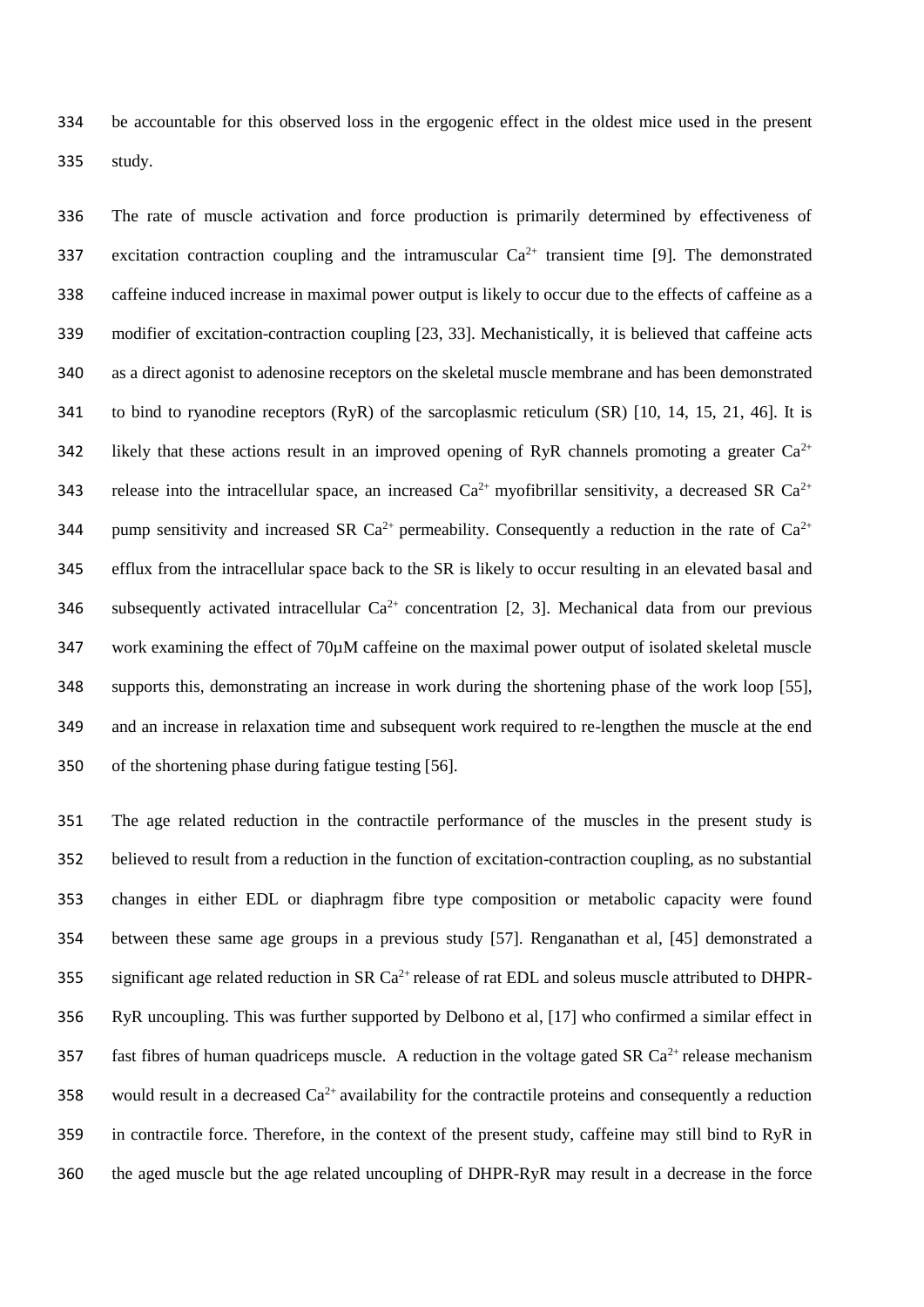and power enhancing effects of caffeine. In addition Larsson & Salviati [35] reported an age related 362 reduction in SR  $Ca^{2+}$  concentration of fast twitch muscle of chemically skinned rats. As such it is likely that the reduction in the ergogenic properties of caffeine in aged muscle arise from a reduced 364 ability to increase SR  $Ca^{2+}$  release.

*The Direct Effect of 70µM Caffeine on Developing Skeletal Muscle*

 Despite the high consumption of caffeine in children, and caffeine containing products marketed specifically at this age group, the effect of caffeine on exercise performance in this population is not well understood [5]. Turley, Bland and Evans [58] reported limited effects of low, mild and high dose 369 caffeine  $(1, 3 \text{ and } 5 \text{ mg} \cdot \text{kg}^{-1})$  on physiological responses to exercise in 7-9 year old children. Caffeine treatment had no effect on substrate metabolism, however, mild and moderate dose caffeine treatment resulted in a slight increase in blood pressure and a slight decrease in heart rate.

 The present study shows that the treatment of muscle from 3 week old mice with 70µM caffeine has only a very small, but significant, effect on the potentiation of maximal work loop power output. The ergogenic benefit in this age group was not significantly different between diaphragm and EDL. Schiaffino and Margreth [48] and Luff and Atwood [36] established that at birth skeletal muscle SR is sparse and occurs as a loose network of tubes. Furthermore Luff and Atwood [36] demonstrated a muscle fibre type specific increase in mouse SR from 1.1% of fibre volume at birth to 5.5% in adult EDL (predominantly fast-twitch), and from 1.7% at birth to 2.9% in adult in soleus (predominantly slow-twitch). SR development occurred most rapidly in the initial 20 days and had reached adult values by 30 days in soleus and was still increasing after 60 days in EDL. Therefore it should be considered that in the 3-week-old diaphragm and EDL muscle used in present study, SR is not fully developed, thereby possibly limiting the action of caffeine on RYR and consequently reducing the 383 level of caffeine induced  $Ca^{2+}$  release and subsequent force potentiating effects.

 In line with previous literature the present work infers that caffeine has limited effect on physiological responses to exercise and skeletal muscle performance in a pre-mature age group. However the stimulant effects at the central nervous system should be fully evaluated *in vivo* before conclusions are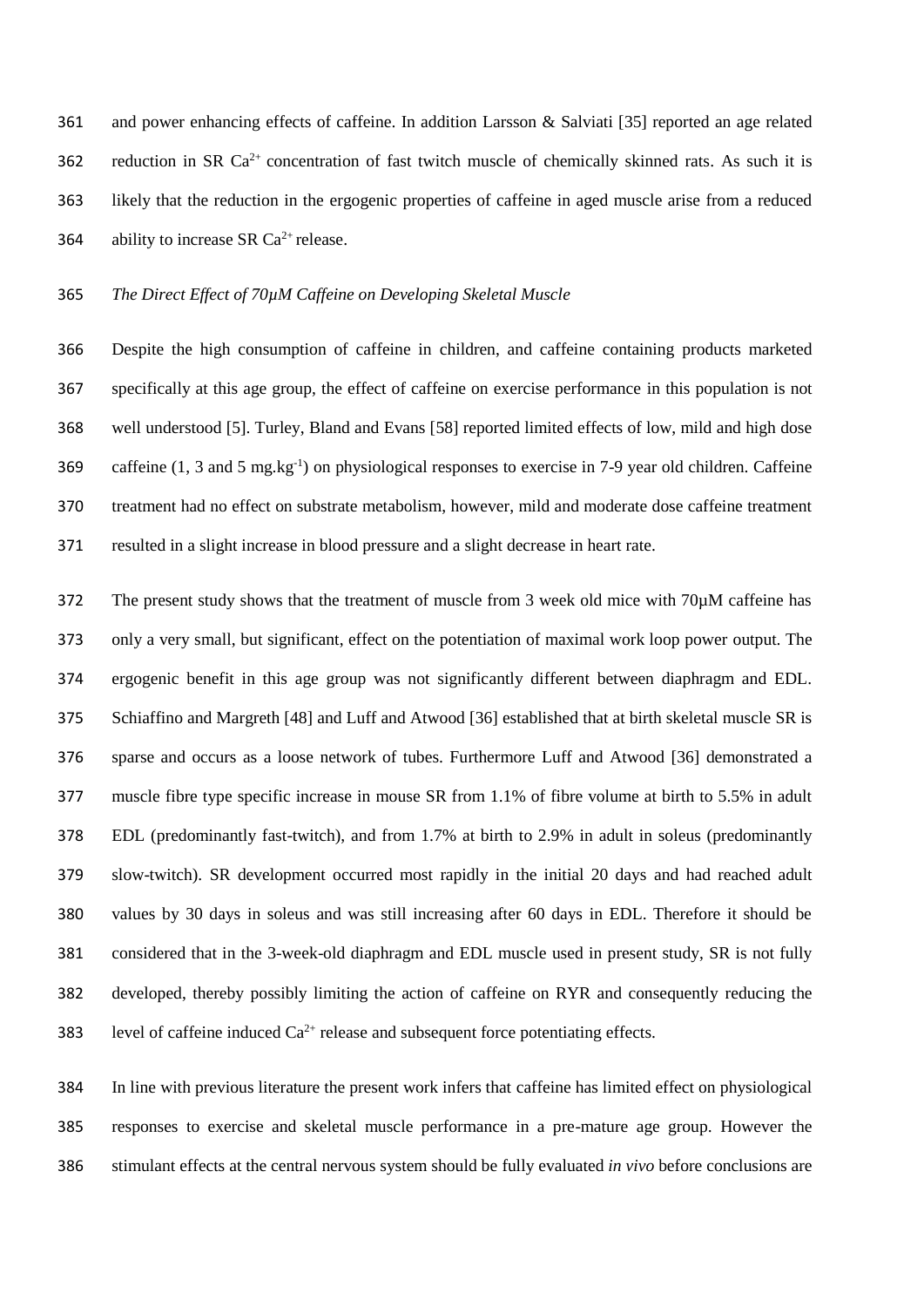made about the value of caffeine as an ergogenic aid in children. Hughes and Hale [26] reported only slight improvements in vigilance performance and decreased reaction time in this population; however the effect of caffeine on the cognitive function of children requires further investigation.

### *The Muscle Specific Action of 70µM Caffeine Treatment*

 At 10 weeks of age the caffeine induced potentiation of maximal skeletal muscle power output was significantly greater in diaphragm muscle compared to EDL. However, beyond this the effect of caffeine was greater in aged EDL. It has been firmly established in adult rodent models that the force potentiating effects of caffeine are more greatly pronounced in muscle with a predominantly slower fibre type [22, 46, 55]. Although of mixed muscle phenotype, diaphragm will consist of a significantly greater proportion of oxidative muscle fibres than EDL which subsequently may explain why the caffeine induced benefit was greater in this muscle at 10 weeks of age (Figure 3). One may therefore argue that the widely reported age associated increase in type I fibre expression [18] would actually increase caffeine sensitivity. The likely absence of an age related change in fibre type expression in the muscles used in the present study, and the reported significantly greater loss in mechanical function in the diaphragm [57], likely explain why caffeine sensitivity was more dramatically reduced in this muscle.

 Irrespective of age the present study is the first to examine the direct effect of a physiologically relevant dose of caffeine on the mechanical performance of the diaphragm. Kivity et al, [34] demonstrated that high dose caffeine significantly improved the pre and post exercise forced expiratory volume in one second (FEV1) in healthy human male subjects, which was largely attributed to caffeine induced bronchodilation. In alignment with the work of Brinbaum and Herbst [11], these findings suggest that caffeine may evoke a significant increase in respiratory function across a range of ages which will have profound effects on exercise capacity by working to meet the oxygen demand of the active tissue. Our findings, combined with those of the previous studies suggest that caffeine may be effective in reducing the functional strain on patients with age associated respiratory diseases such as COPD.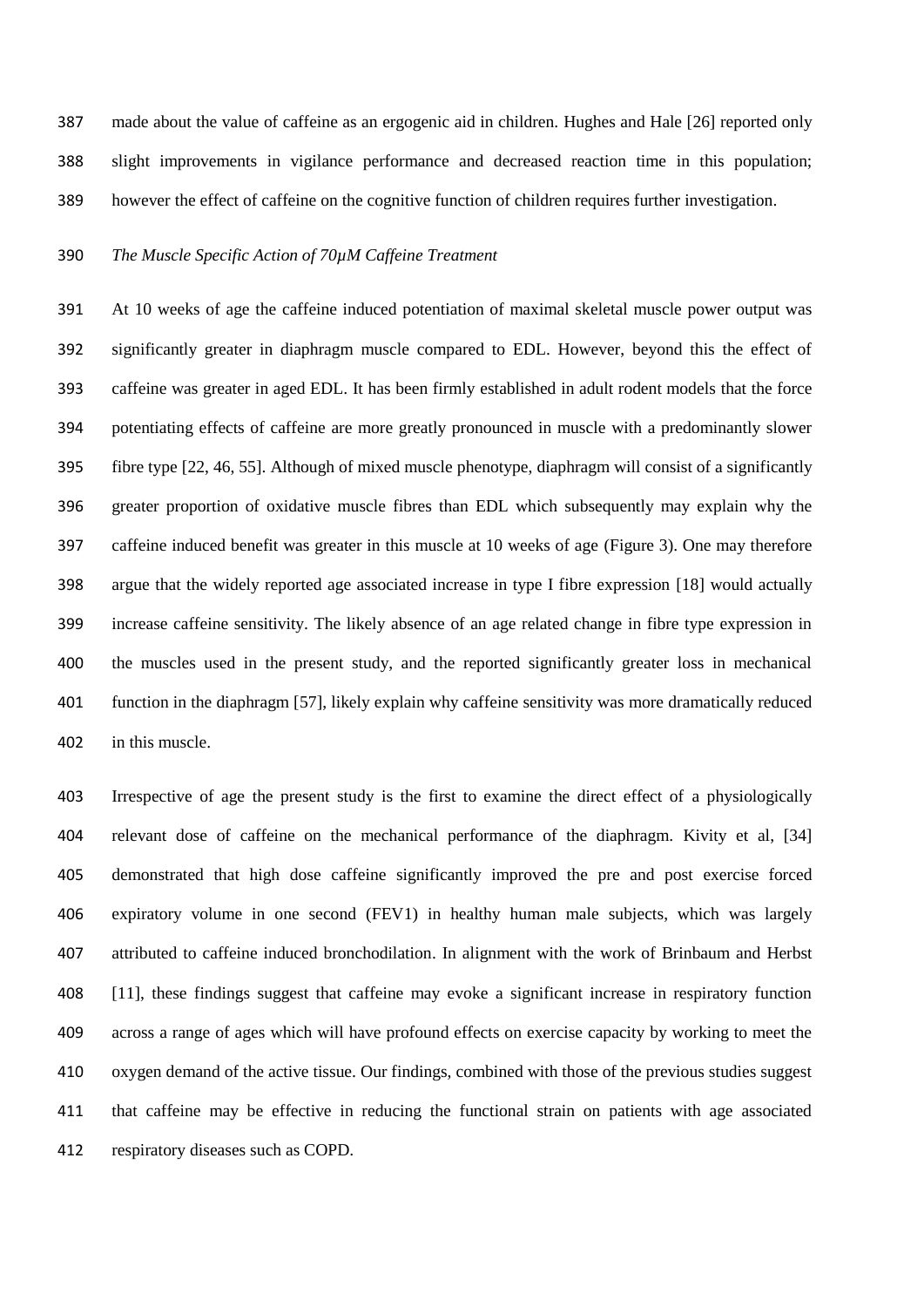#### *Practical Implications and Limitations of the Present Findings*

 The present findings have used a more controlled approach to demonstrate that caffeine could be used as an effective nutritional supplement to directly improve muscle function across a broad range of ages. Although the magnitude of the effect was reduced in the older age groups, this small but significant benefit could still be effective in evoking meaningful improvements in functional performance. When the *in vivo* applications are considered, such increases in muscle power output are likely to transfer to an improved resistance to fatigue as caffeine treated muscles will be able to produce the same relative power output with a smaller number of recruited fibres.

 In line with our previous work the present results demonstrates an individual response to the caffeine treatment ranging between a 0-11% increase in power in the young adult group [55], however, the present study shows a lower effect, 0-5%, in the older adult group. These findings are particularly interesting given that individual responses have, in human literature, been attributed to caffeine habituation [49]. As this factor is not prevalent in a rodent model it appears that the individual responses to the performance enhancing effect of caffeine needs further investigation. The present results imply that there is no 'one size fits all' approach for maximising the caffeine response as some individuals may have a large increase in performance whilst others demonstrate little or no effect, regardless of previous caffeine exposure.

 In addition, caffeine has been shown to promote performance enhancing effects through its action as a central nervous system stimulant across a range of ages [23, 44]. This coupled with the increase in skeletal muscle performance reported in the present study could evoke more substantial increases in functional performance than that demonstrated by our present approach of examining the direct effects on skeletal muscle alone.

 Conceptually there is difficulty in relating the 70µM caffeine concentration used in the present work to quantities of oral caffeine consumption due to individual differences in the rate of caffeine metabolism [51], and the need to administer caffeine relative to body mass rather than as an absolute dose. Graham [23] stated that normal plasma caffeine concentrations range between 20-50µM and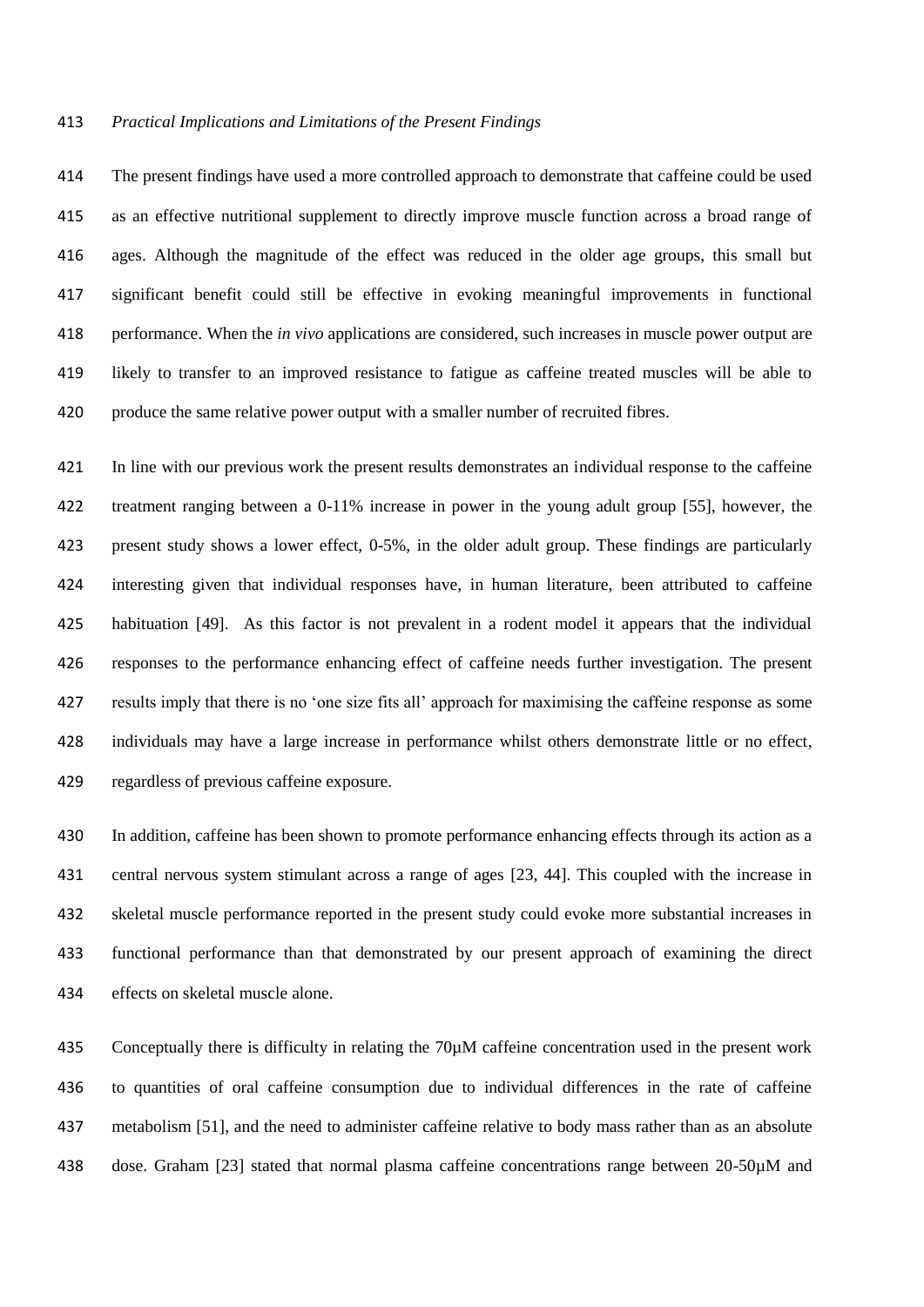Van Soeren and Graham [59] demonstrated that 6 mg/kg caffeine consumption resulted in blood plasma level of ~50µM in athletes aged 37 years. Such moderate concentrations are used regularly in human literature, thus it is conceivable that a blood plasma concentration of 70µM can be achieved using high, but safe oral doses of caffeine. Our previous work using 10 week old mice has shown that caffeine induced improvements in contractility demonstrated at 70µM are still prevalent at 50µM [53]. There is no reason to assume that similar doses will not be equally effective in this ageing model.

 Despite findings demonstrating the benefits of caffeine consumption, the older adult population should exercise caution when consuming high quantities of caffeine. In some individuals, high doses of caffeine can lead to increased anxiety, gastrointestinal discomfort, and impairment of fine motor control [12, 50]. Evidence has demonstrated that daily consumption of high doses of caffeine will accelerate bone mineral density (BMD) loss in healthy postmenopausal women with calcium intakes below the recommended daily intake [25], however this has not been associated with an increased risk of bone fracture [24]. Although caffeine may increase blood pressure in non-habitual users, recent evidence demonstrated that heavy coffee consumption is not associated with an increased risk of coronary heart disease and that moderate consumption may actually negate this risk [13, 19]. Evidence further suggests that caffeine may have protective effects on late life cognitive decline, dementia [47, 42] and can act as a therapeutic tool in Parkinson's disease [43].

 The present work examines the caffeine response during early ageing, however future work should investigate skeletal muscle responses at the later extremities of older ageing. Although it may be considered that the performance enhancing benefit would decrease if the current trend is continued, an age related shift to a slower muscle fibre type composition could mitigate such a response.

*Conclusion*

 The methods employed in the present study have allowed a more controlled investigation of how the direct performance enhancing effect of caffeine is affected by increasing age. Our results demonstrate that the direct treatment of skeletal muscle with, physiologically relevant, 70µM caffeine significantly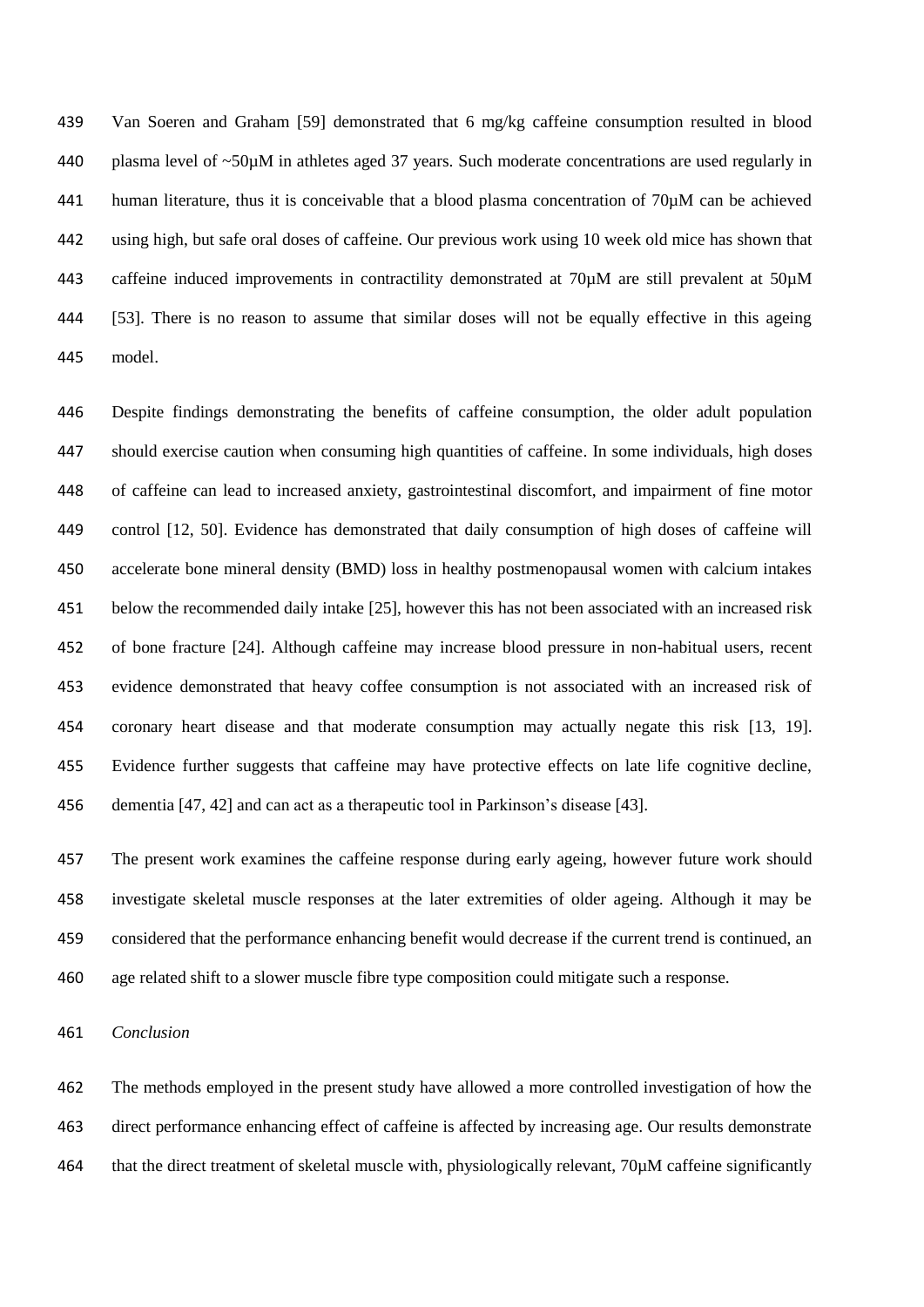| 465 | potentiated the maximal power output of mouse EDL and diaphragm muscle independent of age. As             |
|-----|-----------------------------------------------------------------------------------------------------------|
| 466 | such, caffeine may be used as an effective performance enhancing nutritional supplement in an older       |
| 467 | adult population. This is particularly significant given the equivocal findings reported in the small     |
| 468 | quantity of whole body human studies examining the effects of caffeine in the elderly. Interestingly      |
| 469 | however, our results are the first to demonstrate that the ability of caffeine to produce such effects is |
| 470 | significantly reduced in this older age group, when compared to younger adults, which is likely to be     |
| 471 | related to the age related reduction in muscle function caused by a reduction in the efficiency of the    |
| 472 | excitation contraction coupling process.                                                                  |
| 473 |                                                                                                           |
| 474 |                                                                                                           |
| 475 |                                                                                                           |
| 476 |                                                                                                           |
| 477 |                                                                                                           |
| 478 |                                                                                                           |
| 479 |                                                                                                           |
| 480 |                                                                                                           |
| 481 |                                                                                                           |
| 482 |                                                                                                           |
| 483 |                                                                                                           |
| 484 |                                                                                                           |
| 485 |                                                                                                           |
| 486 |                                                                                                           |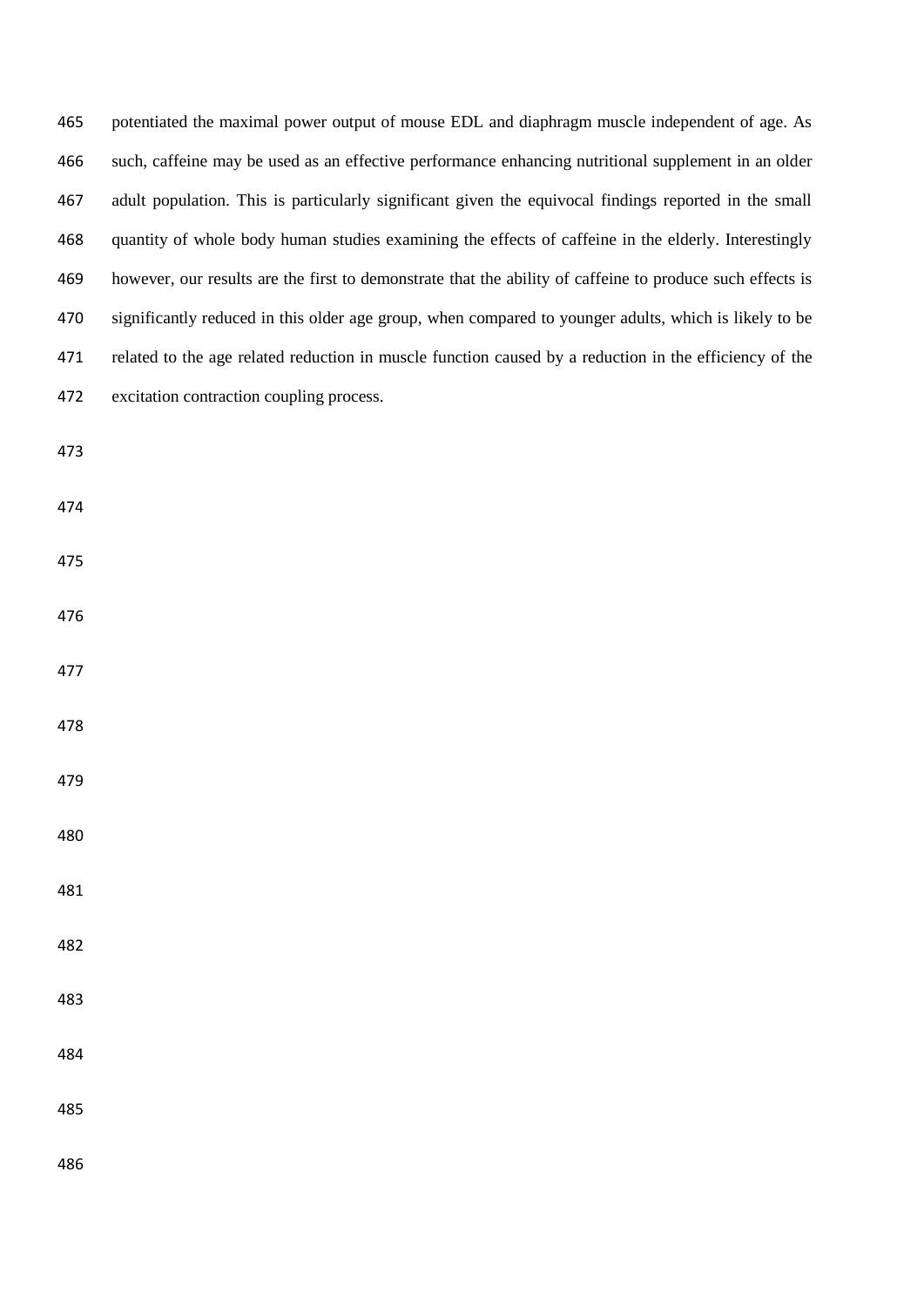# **Acknowledgements**

| 488 | The authors would like to thank Mark Bodycote and Bethan Grist for technical assistance. |
|-----|------------------------------------------------------------------------------------------|
| 489 |                                                                                          |
| 490 |                                                                                          |
| 491 |                                                                                          |
| 492 |                                                                                          |
| 493 |                                                                                          |
| 494 |                                                                                          |
| 495 |                                                                                          |
| 496 |                                                                                          |
| 497 |                                                                                          |
| 498 |                                                                                          |
| 499 |                                                                                          |
| 500 |                                                                                          |
| 501 |                                                                                          |
| 502 |                                                                                          |
| 503 |                                                                                          |
| 504 |                                                                                          |
| 505 |                                                                                          |
| 506 |                                                                                          |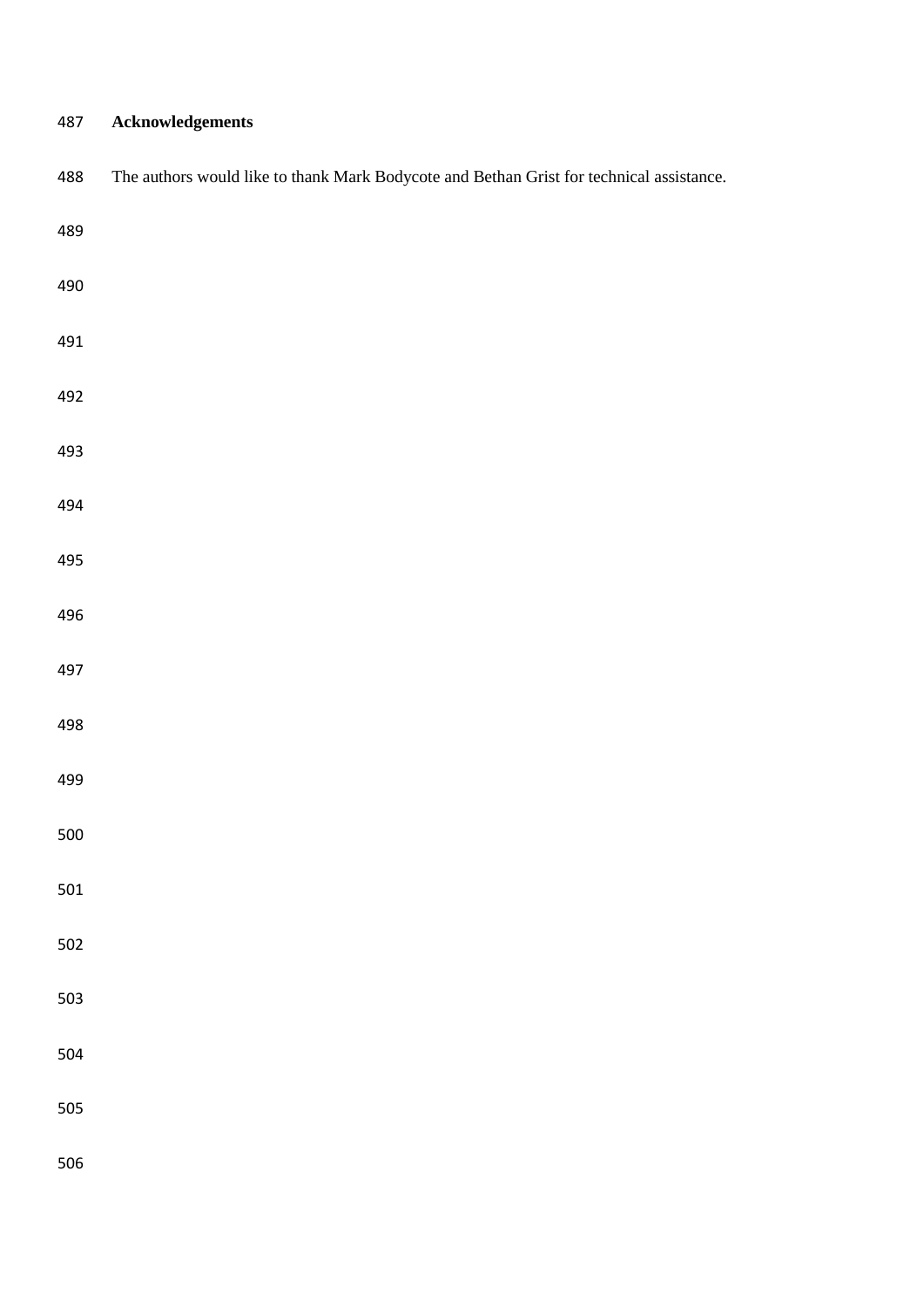## **References**

| 508 |    | 1. Agbulut O, Noirez P, Beaumont F, Butler-Browne G (2003) Myosin heavy chain isoforms in       |
|-----|----|-------------------------------------------------------------------------------------------------|
| 509 |    | postnatal muscle development of mice. J Cell Biol 95: 399-406.                                  |
| 510 |    | 2. Allen DG, Lee JA, Westerblad H (1989) Intracellular calcium and tension during fatigue in    |
| 511 |    | isolated muscle fibres from Xenopus laevis. J Physiol. 415: 433-458.                            |
| 512 | 3. | Allen DG, Westerblad H (1995) The effects of caffeine on intracellular calcium, force and the   |
| 513 |    | rate of relaxation of mouse skeletal muscle. J Physiol 487:331-342.                             |
| 514 | 4. | Altringham JD, Young IS. (1991) Power output and the frequency of oscillatory work in           |
| 515 |    | mammalian diaphragm muscle: the effects of animal size. J Exp Biol 157: 381-389.                |
| 516 |    | 5. American Academy of Paediatrics (2011) Sports drinks and energy drinks for children and      |
| 517 |    | adolescents: Are they appropriate? AAP 127: 1182-1189.                                          |
| 518 | 6. | Astorino T A, Roberson D W (2010). Efficacy of acute caffeine ingestion for short-term high-    |
| 519 |    | intensity exercise performance: a systematic review. J Strength Cond Res 24: 257-265.           |
| 520 | 7. | Augsto V, Padovani CR, Campos, GER (2004) 'Skeletal muscle fiber types in C57bl6j mice.         |
| 521 |    | Braz J Morphol Sci 21: 89-94.                                                                   |
| 522 | 8. | Barclay CJ (2005) Modelling diffusive $O(2)$ supply to isolated preparations of mammalian       |
| 523 |    | skeletal and cardiac muscle. J Muscle Res Cell Motil 26:225-235.                                |
| 524 |    | 9. Berchtold MW, Heinrich B, Munterner M (2000) Calcium ion in skeletal muscle: Its crucial     |
| 525 |    | role for muscle function, plasticity, and disease. Physiol Rev 80: 1215-1265.                   |
| 526 |    | 10. Bhat MB, Zhao J, Zang W, Balke CW, Takeshima H, Wier WG, Ma J (1997) Caffeine-              |
| 527 |    | induced Release of Intracellular Ca2+ from Chinese Hamster Ovary Cells Expressing Skeletal      |
| 528 |    | Muscle Ryanodine Receptor. Effects on Full-Length and Carboxyl-Terminal Portion of              |
| 529 |    | Ca2+Release Channels. J Gen Physiol 110: 749-762.                                               |
| 530 |    | 11. Brinbaum LJ, Herbst JD (2004) Physiological effects of caffeine on cross-country runners. J |
| 531 |    | Strength Cond Res 18: 463-465.                                                                  |
| 532 |    | 12. Burke L, Desbrow B, Spriet L (2013) Caffeine for Sports Performance. Human Kinetics;        |
| 533 |    | Champaign, IL                                                                                   |
| 534 |    | 13. Crippa A, Discacciati A, Larsson S, Wolk A, Orsini N (2014) Coffee Consumption and          |
| 535 |    | Mortality From All Causes, Cardiovascular Disease, and Cancer: A Dose-Response Meta-            |
| 536 |    | Analysis. Am J Epidemiol 180: 763-775.                                                          |
| 537 |    | 14. Damiani E, Larsson L, Margreth A (1996) Age-related abnormalities in regulation of the      |
| 538 |    | ryanodine receptor in rat fast-twitch muscle. Cell Calcium 19: 15-27.                           |
| 539 |    | 15. Damiani E, Margreth A (1994) Characterization study of the ryanodine receptors and of       |
| 540 |    | calsequestrin isoforms of mammalian skeletal muscles in relation to fiber types. J Muscle Res   |
| 541 |    | Cell Motil 15: 86-101.                                                                          |
| 542 |    | 16. Davis JK, Green JM. (2009) Caffeine and anaerobic performance: Ergogenic value and          |
| 543 |    | mechanisms of action. J Sports Med 39: 813-832.                                                 |
| 544 |    | 17. Delbono O, O'Rourke KS, Ettinger WH (1995) Excitation-calcium release uncoupling in aged    |
| 545 |    | single human skeletal muscle fibres. J Membr Biol 148: 211-222.                                 |
| 546 |    | 18. Deschenes M (2004) Effects of aging on muscle fibre type and size. J Sports Med 34: 809-    |
| 547 |    | 824.                                                                                            |
| 548 |    | 19. Ding M, Bhupathiraju S, Satija A, van Dam R, Hu, F (2013) Long-Term Coffee Consumption      |
| 549 |    | and Risk of Cardiovascular Disease: A Systematic Review and A Dose-Response Meta-               |
| 550 |    | Analysis of Prospective Cohort Studies. Circulation 129: 643-659.                               |
| 551 |    | 20. Duncan MJ, Clarke N, Tallis J, Leddington Wright S. (2014) The effect of acute caffeine     |
| 552 |    | ingestion on functional performance in older adults. J Nutr Health and Aging 18; 883-887        |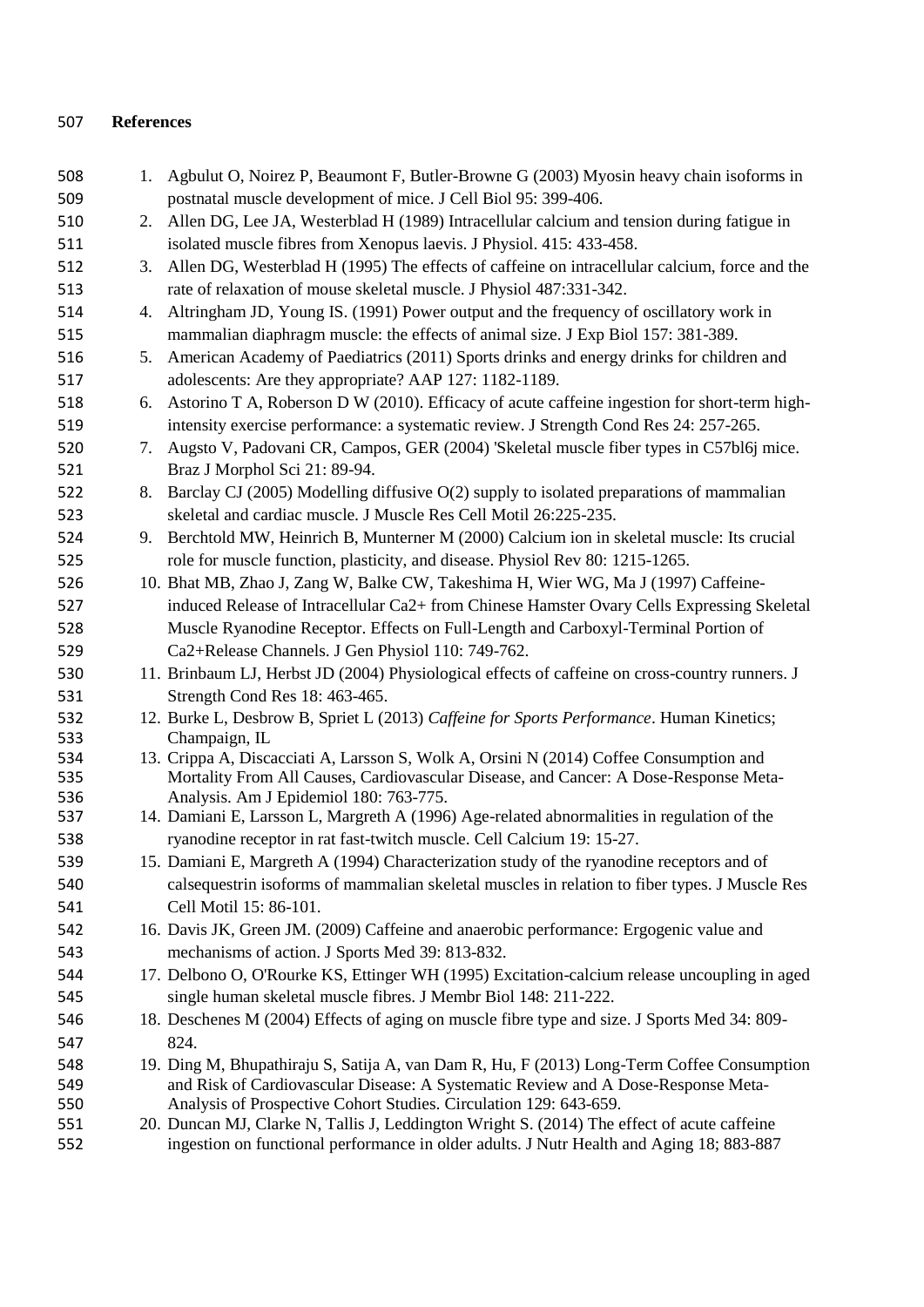| 553<br>554<br>555 | 21. Fredholm BB, Battif K, Holmen J, Nehlig AN, Zvartau EE (1999) Actions of caffeine in the<br>brain with special reference to factors that contribute to its widespread use. Pharmacol Rev<br>51: 83-133.   |
|-------------------|---------------------------------------------------------------------------------------------------------------------------------------------------------------------------------------------------------------|
| 556               | 22. Fryer MW, Neering IR. (1989) Actions of caffeine on fast- and slow-twitch muscle of the rat.                                                                                                              |
| 557               | J Physiol 416: 435-454.                                                                                                                                                                                       |
| 558               | 23. Graham TE (2001) Caffeine and exercise. Metabolism, endurance and performance. J Sports                                                                                                                   |
| 559               | Med 31: 785-807.                                                                                                                                                                                              |
| 560<br>561        | 24. Hallstrom H, Byberg L, Glynn, A, Lemming E, Wolk, A, Michaelsson K (2013) Long-Term<br>Coffee Consumption In Relation To Fracture Risk and Bone Mineral Density In Women. Am<br>J Epidemiol 178: 898-909. |
| 562<br>563        | 25. Harris SS, Dawson-Hughes B (1994) Caffeine and bone in healthy postmenopausal women.                                                                                                                      |
| 564               | Am J Clin Nutr. 60: 573-578.                                                                                                                                                                                  |
| 565               | 26. Hughes JR, Hale KL (1998) Behavioural effects of caffeine and other methylxanthines on                                                                                                                    |
| 566               | children. Exp Clin Psychopharm 6: 87-95.                                                                                                                                                                      |
| 567               | 27. James RS, Altringham JD, Goldspink DF (1995) The mechanical properties of fast and slow                                                                                                                   |
| 568               | skeletal muscles of the mouse in relation to their locomotory function. J Exp Biol 198: 491-                                                                                                                  |
| 569               | 502.                                                                                                                                                                                                          |
| 570               | 28. James RS, Kohlsdorf T, Cox VM, Navas CA (2005). 70µM caffeine treatments enhances in                                                                                                                      |
| 571               | vitro force and power output during cyclic activities in mouse extensor digitorum longus                                                                                                                      |
| 572               | muscle. Eur J Appl Physiol 95: 74-82.                                                                                                                                                                         |
| 573               | 29. James RS, Wilson RS, Askew GN (2004) Effects of caffeine on mouse skeletal muscle power                                                                                                                   |
| 574               | output during recovery from fatigue. J Appl Physiol 96: 545-552.                                                                                                                                              |
| 575               | 30. James RS, Young IS, Cox VM, Goldspink DF, Altringham JD (1996) Isometric and isotonic                                                                                                                     |
| 576               | muscle properties as determinants of work loop power output. Euro J Physiol 432: 767-774.                                                                                                                     |
| 577               | 31. Josephson RK (1985) Mechanical power output from striated muscle during cyclical                                                                                                                          |
| 578               | contraction. J Exp Biol 114: 493-512.                                                                                                                                                                         |
| 579               | 32. Josephson RK (1993) Contraction dynamics and power output of skeletal muscle. Ann Rev                                                                                                                     |
| 580               | Physiol 55: 527-546.                                                                                                                                                                                          |
| 581               | 33. Kalmar JM, Cafarelli E (2004) Caffeine: a valuable tool to study central fatigue in humans.                                                                                                               |
| 582               | Exerc Sport Sci Rev 32: 143-147.                                                                                                                                                                              |
| 583               | 34. Kivity S, Aharon YB, Man A, Topilsky M (1990) The effect of caffeine on exercise-induced                                                                                                                  |
| 584               | bronchoconstriction. Chest 97: 1083-1085.                                                                                                                                                                     |
| 585               | 35. Larsson L, Salviati G (1989) Effects of age on calcium transport activity of sarcoplasmic                                                                                                                 |
| 586               | reticulum in fast- and slow-twitch rat muscle fibres. J Physiol 419: 253-264.                                                                                                                                 |
| 587               | 36. Luff AR, Atwood HL (1971) Changes in the sarcoplasmic reticulum and transverse tubular                                                                                                                    |
| 588               | system of fast and slow skeletal muscles of the mouse during postnatal development. J Cell                                                                                                                    |
| 589               | Biol 51: 369-383.                                                                                                                                                                                             |
| 590               | 37. Magkos F, Kavouras SA. (2005) Caffeine use in sports, pharmokinetics in man, and cellular                                                                                                                 |
| 591               | mechanisms of action. Crit Rev Food Sci Nutr 45: 535–562.                                                                                                                                                     |
| 592               | 38. Méndez J, Keys A (1960) Density and composition of mammalian muscle. Metab 9:184-188.                                                                                                                     |
| 593               | 39. Momsen AH, Hensen MB, Norager CB, Madsen MR, Vestergaard-Anderson T, Lindholt JS                                                                                                                          |
| 594               | (2010) Randomized double-blind placebo-controlled crossover study of caffeine in patients                                                                                                                     |
| 595               | with intermittent claudication. Brit J Surg 97:1503-1510.                                                                                                                                                     |
| 596               | 40. Navarro A, Lopes-Cepero JM, Sanchez del Pino MJ. (2001) Skeletal Muscle and Ageing.                                                                                                                       |
| 597               | Front Biosci 6: 26-44.                                                                                                                                                                                        |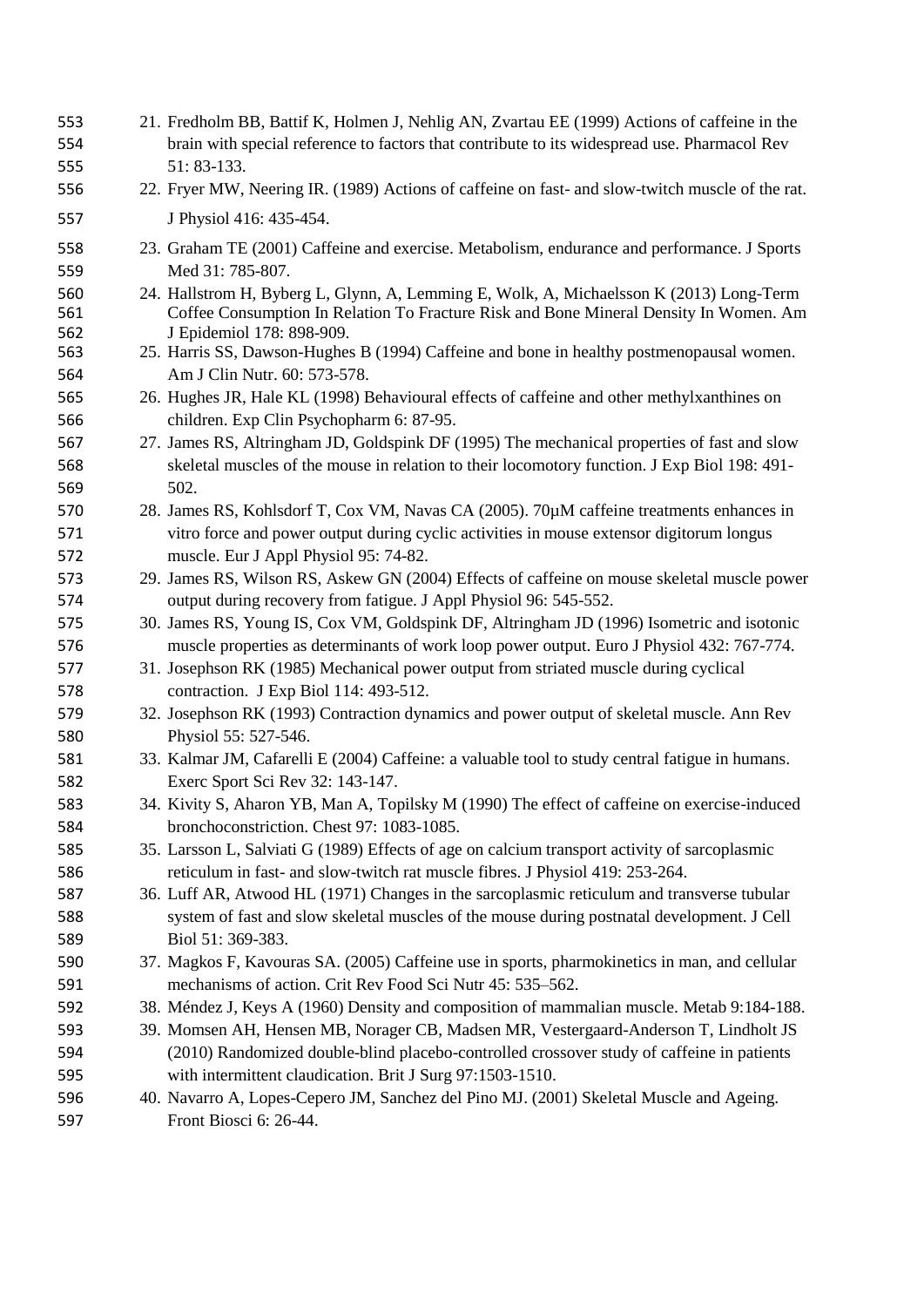| 598        | 41. Norager CB, Jensen MB, Madsen MR, Laurberg SL (2005) Caffeine improves endurance in                                                                                  |
|------------|--------------------------------------------------------------------------------------------------------------------------------------------------------------------------|
| 599        | 75-yr-old citizens: a randomized, double-blind, placebo-controlled, crossover study. J Appl                                                                              |
| 600        | Physiol 99: 2302-2306.                                                                                                                                                   |
| 601        | 42. Panza F, Solfrizzi V, Barulli M, Bonfiglio C, Guerra V, Osella A, Seripa D, Sabbà C, Pilotto                                                                         |
| 602        | A, Logroscino G (2015) Coffee, Tea, and Caffeine Consumption and Prevention Of Late-Life                                                                                 |
| 603        | Of Late-Life Cognitive Decline And Dementia: A Systematic Review". J Nutr Health Aging                                                                                   |
| 604        | 19 (3), 313-328                                                                                                                                                          |
| 605        | 43. Prediger RD (2010) Effects of caffeine in Parkinson's disease: from neuroprotection to the                                                                           |
| 606<br>607 | management of motor and non-motor symptoms. J Alzheimers Dis 20: 205-220.<br>44. Rees K, Allen D, Lader M (1999) The influences of age and caffeine on psychomotor and   |
| 608        | cognitive function. J Psychop 145: 181-188.                                                                                                                              |
|            |                                                                                                                                                                          |
| 609        | 45. Renganathan M, Messi ML, Delbono O (1997) Dihydropyridine receptor-ryanodine receptor                                                                                |
| 610        | uncoupling in aged skeletal muscle. J Membrane Bio 157, 247-253.                                                                                                         |
| 611        | 46. Rossi R, Bottineli R, Sorrentino V, Reggiani C (2001) Response to caffeine and ryanodine                                                                             |
| 612        | receptor isoforms in mouse skeletal muscles. Am J Cell Physiol 281: 585-594.                                                                                             |
| 613<br>614 | 47. Santos C, Costa J, Santos J, Vaz-Carnerio A, Lunet N (2010) Caffeine intake and dementia:<br>systematic review and meta-analysis. J Alzheimers Dis 20: 187-204.      |
| 615        | 48. Schiaffino S, Margreth A (1969) Coordination development of the sarcoplasmic reticulum                                                                               |
| 616        | and the t system during postnatal differentiation of rat skeletal muscle. J Cell Biol 41: 855-                                                                           |
| 617        | 875.                                                                                                                                                                     |
| 618        | 49. Skinner TL, Jenkins DG, Coombes JS, Taaffe SR, Leveritt MD (2009). Dose response of                                                                                  |
| 619        | caffeine on 2000-m rowing performance. Med Sci Sport Exerc 42: 571-576.                                                                                                  |
| 620        | 50. Smith A (2002) Effects of caffeine on human behaviour. Food Chem Toxicol 40: 1243-1255.                                                                              |
| 621        | 51. Sokmen B, Armstrong LE, Kraemer WJ, Casa DJ, Dias JC, Judelson DA, Maresh CM (2008).                                                                                 |
| 622        | Caffeine use in sports: considerations for the athlete. J Strength Cond Res 22: 978–986.                                                                                 |
| 623        | 52. Swift CG, Tiplady B (1988) The effects of age on the response to caffeine. The Journal of                                                                            |
| 624        | Psychop 94: 29-31.                                                                                                                                                       |
| 625        |                                                                                                                                                                          |
|            | 53. Tallis J, Duncan MJ, James RS (2015) What can isolated skeletal muscle experiments tell us                                                                           |
| 626        | about the effects of caffeine on exercise performance? Br J Pharmacol 172: 3703-3713.                                                                                    |
| 627<br>628 | 54. Tallis J, Duncan MJ, Leddington Wright S, Eyre ELJ, Bryant E, Langdon D, James RS<br>(2013a) Assessment of the Ergogenic Effect of Caffeine Supplementation on Mood, |
| 629        | Anticipation Timing and Muscular Strength in Older Adults. Physiol Rep 1: 1-10.                                                                                          |
| 630        | 55. Tallis JA, James RS, Cox VM, Duncan MJ (2012) The effect of physiological concentrations                                                                             |
| 631        | of caffeine on the power output of maximally and sub maximally stimulated mouse EDL                                                                                      |
| 632        | (fast) and soleus (slow) muscle. J Appl Physiol 112: 64-71.                                                                                                              |
| 633        | 56. Tallis J, James RS, Cox VM, Duncan M (2013b) Effect of caffeine on prolonged mammalian                                                                               |
| 634        | muscle performance at different activity levels. J Physiol Sci 63: 125-132.                                                                                              |
| 635        | 57. Tallis J, James RS, Little AG, Cox VM, Duncan MJ, Seebacher F (2014) The Early Effects                                                                               |
| 636        | of Ageing on the Mechanical Performance of Isolated Locomotory (EDL) and Respiratory                                                                                     |
| 637        | (diaphragm) Skeletal Muscle Using the Work Loop Technique. Am J Physiol Regul, Integr                                                                                    |
| 638        | Comp Physiol 307: 670-68.                                                                                                                                                |
| 639        | 58. Turley K, Bland JR, Evans WJ (2008) Effects of different doses of caffeine on exercise                                                                               |
| 640        | responses in young children. Med Sci Sports Exerc 40: 871-878.                                                                                                           |
| 641        | 59. Van Soeren MH, Graham TE (1998) Effect of caffeine on metabolism, exercise endurance,                                                                                |
| 642        | and catecholamine responses after withdrawal. J Appl Physiol 85: 1493-1501.                                                                                              |
| 643        | 60. Williams GN, Higgins MJ, Lewek MD (2002) Ageing skeletal muscle physiologic changes                                                                                  |
| 644        | and the effects of training. J Phys Ther 82: 62-68.                                                                                                                      |
| 645        |                                                                                                                                                                          |
| 646        |                                                                                                                                                                          |
| 647        |                                                                                                                                                                          |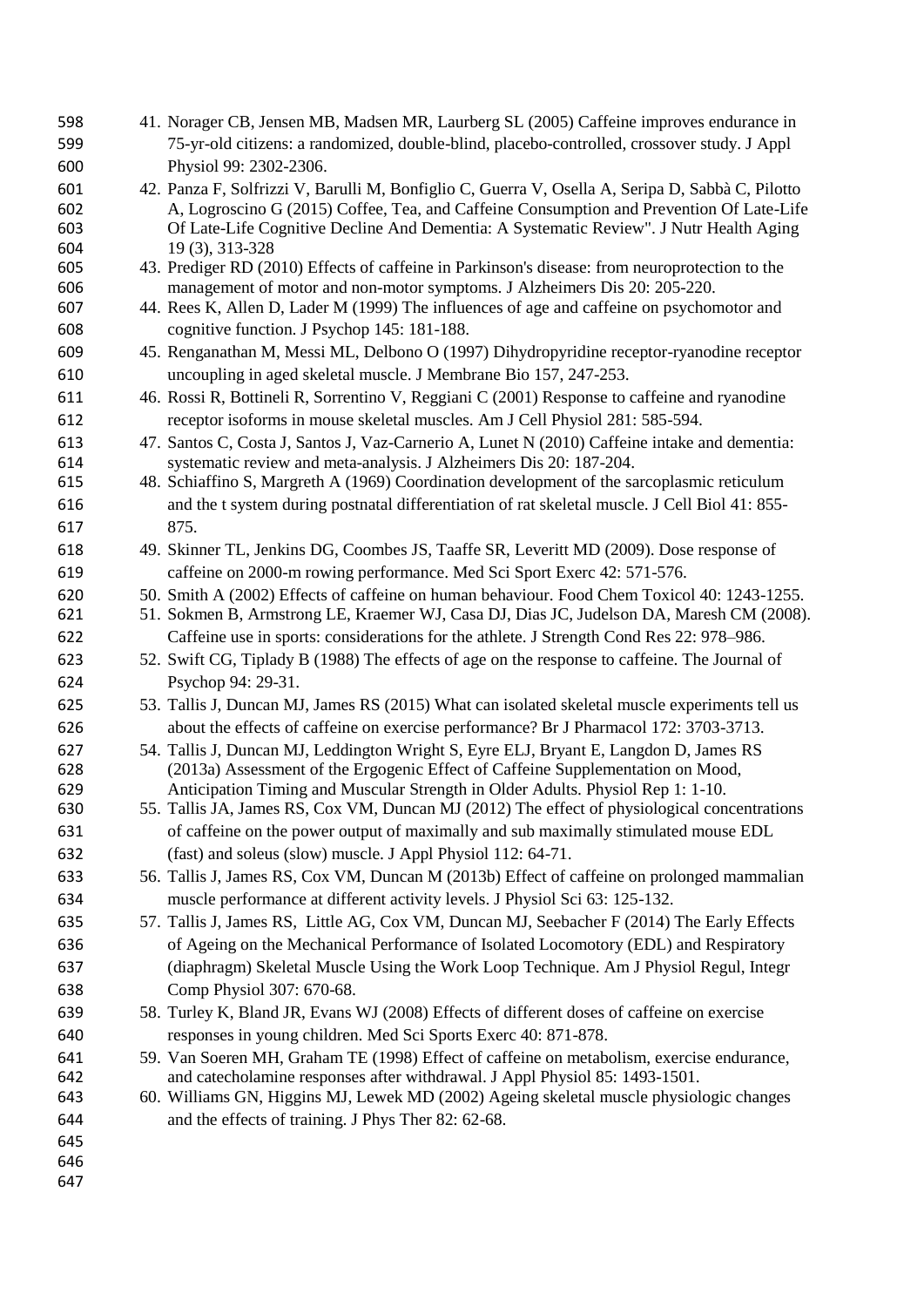### **Figure Legends**

| 649 |  |  | Figure $1 -$ The effect of $70\mu$ M caffeine on the mean acute maximal power output of mouse EDL |
|-----|--|--|---------------------------------------------------------------------------------------------------|
|     |  |  |                                                                                                   |

650 isolated from 3, 10, 30 and 50 week old mice [Data represented as mean  $\pm$  SE: n=10 in each case).

Figure 2 – The effect of 70µM caffeine on the mean acute maximal power output of mouse diaphragm

- isolated from 3, 10, 30 and 50 week old mice [Data represented as mean ± SE: n=10 in each case).
- Figure 3 Comparison of the peak effect of caffeine on muscle power output, with increased age,
- 654 between EDL and diaphragm [Each data point represented as mean  $\pm$  SE: n=10 in each case].
- 
- 
- 
- 
- 
- 
- 
- 
- 
- 
-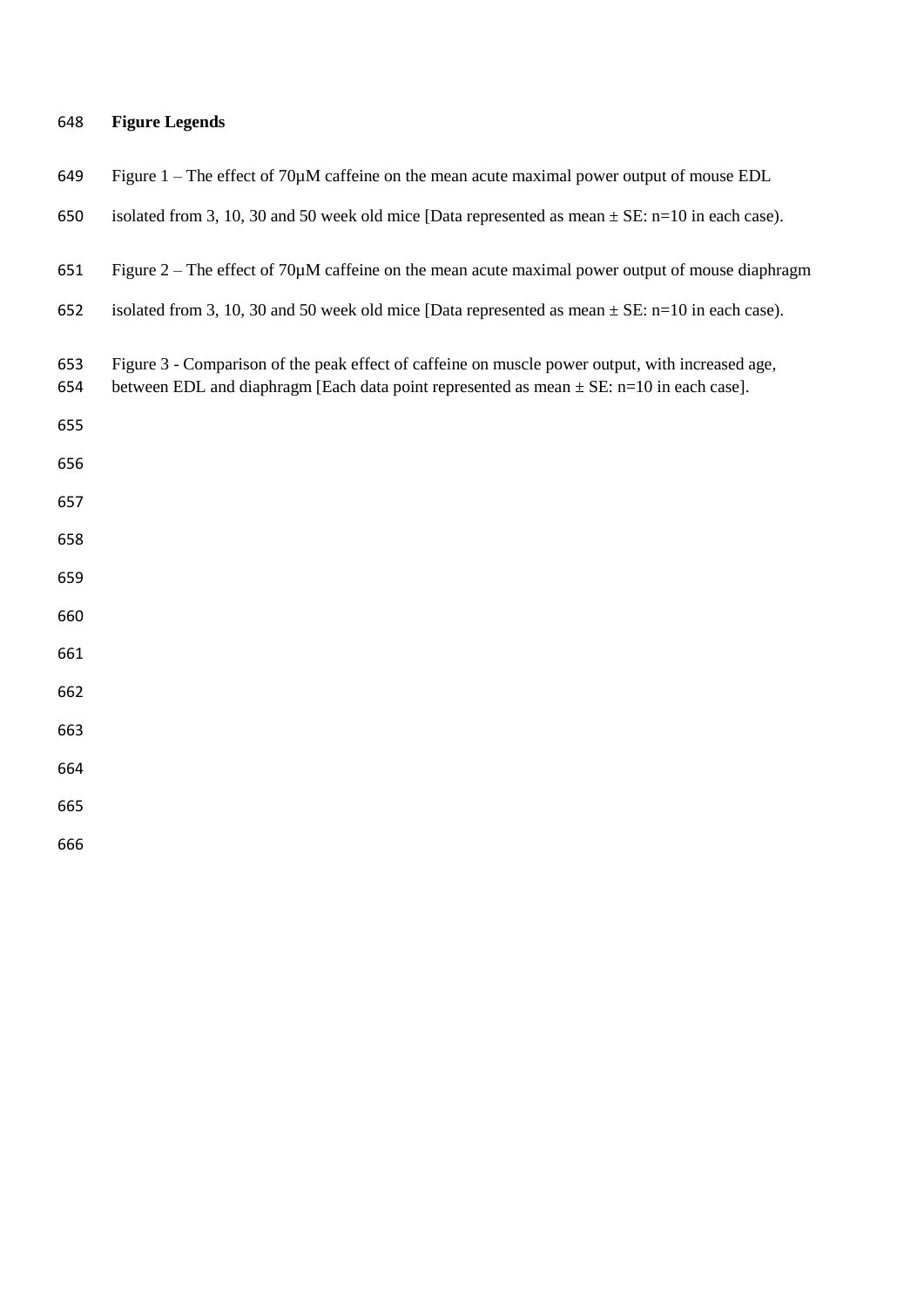

Figure 1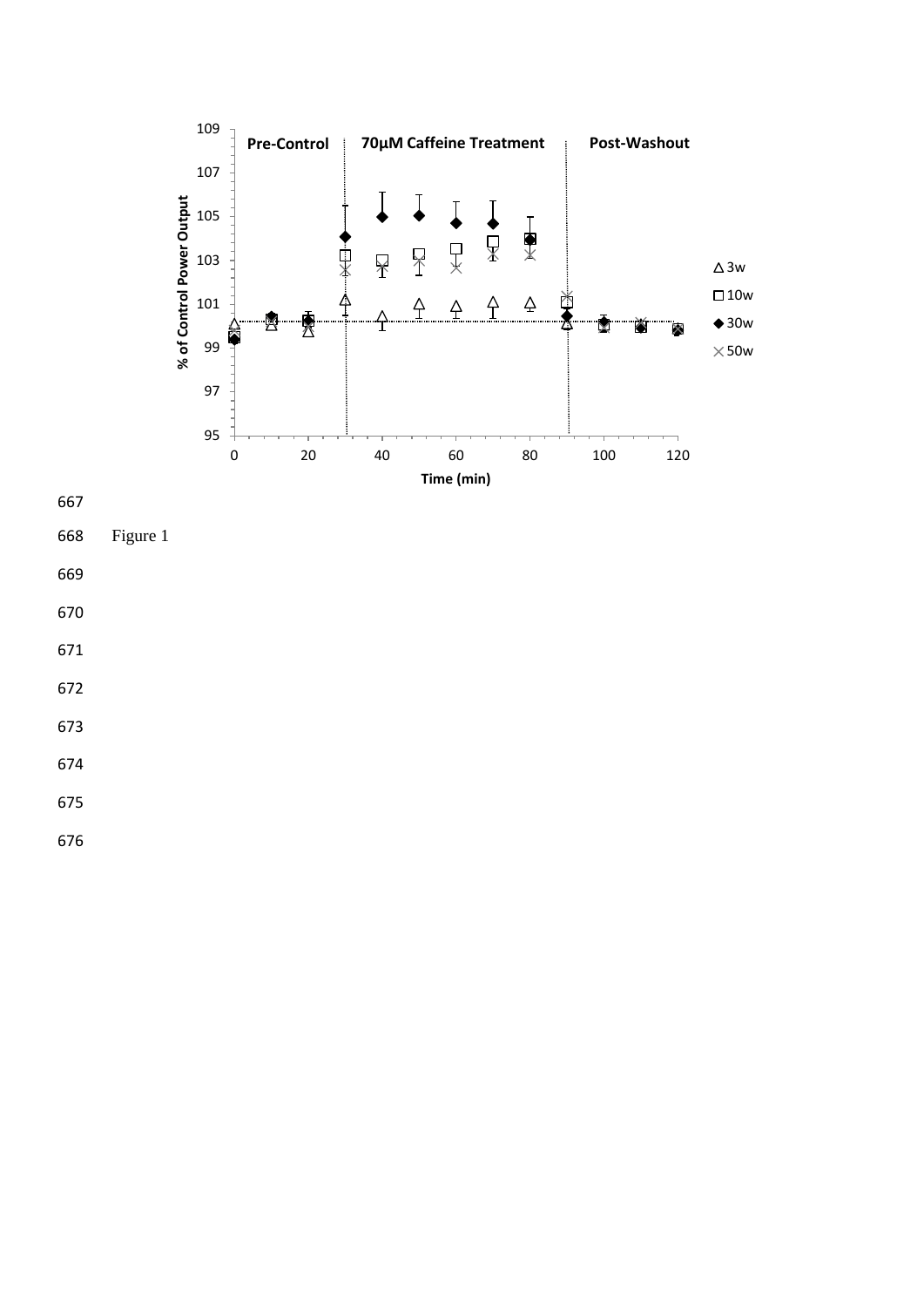

Figure 2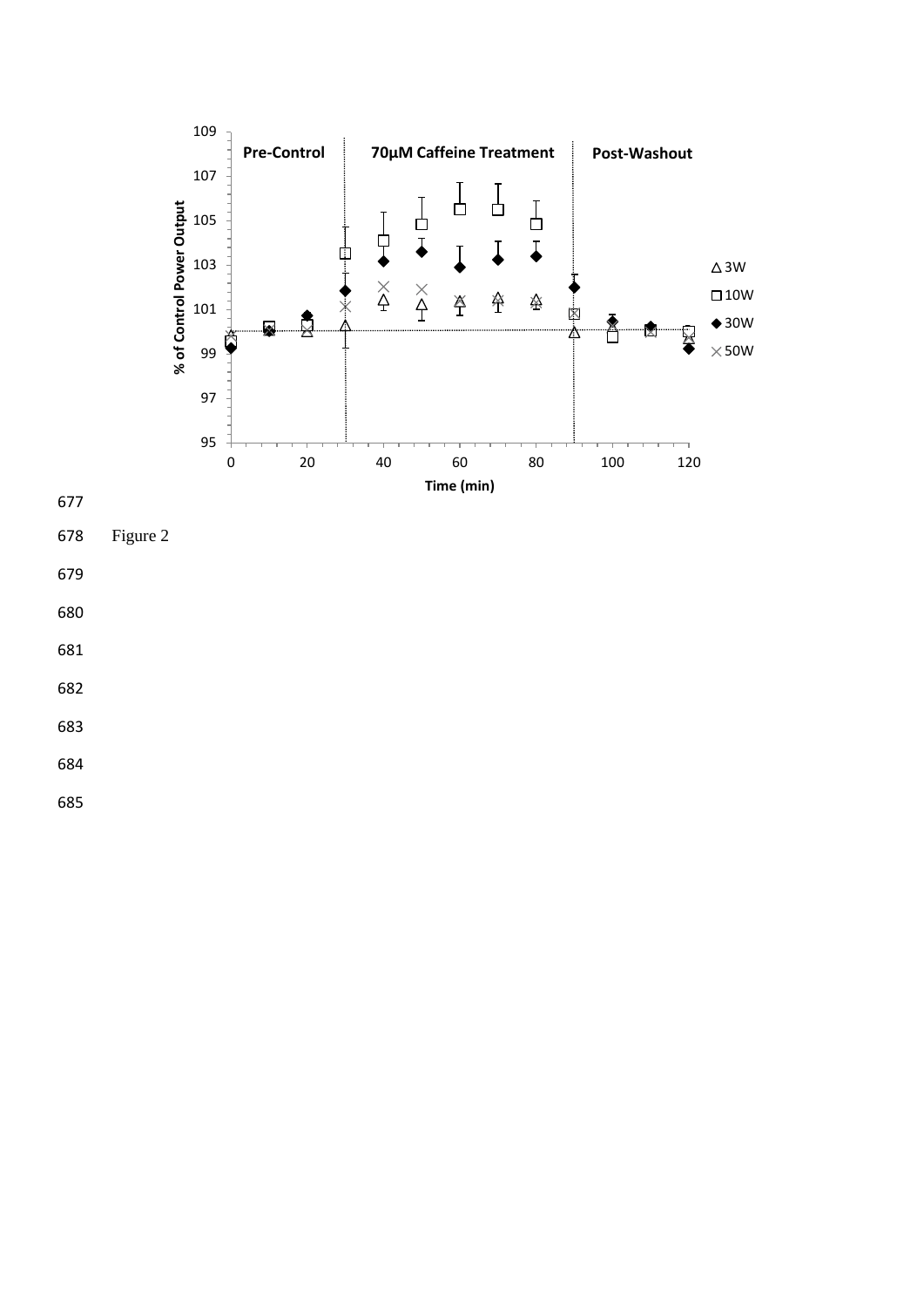